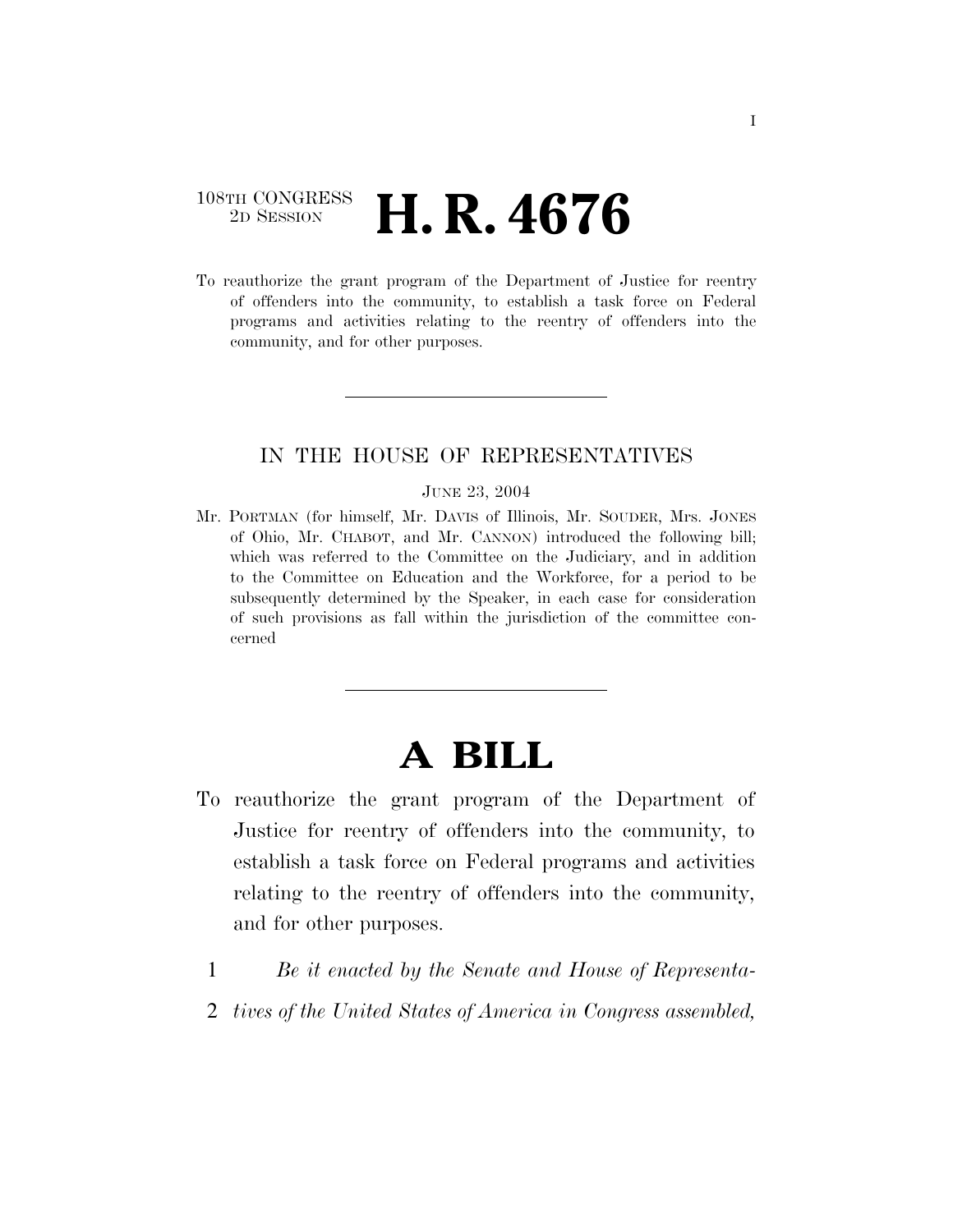#### **SECTION 1. SHORT TITLE.**

 This Act may be cited as the ''Second Chance Act of 2004: Community Safety Through Recidivism Preven-tion'' or the ''Second Chance Act of 2004''.

### **SEC. 2. FINDINGS.**

Congress finds the following:

 (1) In 2002, 2,000,000 people were incarcer- ated in Federal or State prisons or in local jails. Nearly 650,000 people are released from incarcer-ation to communities nationwide each year.

 (2) There are over 3,200 jails throughout the United States, the vast majority of which are oper- ated by county governments. Each year, these jails will release in excess of 10,000,000 people back into the community.

 (3) Nearly two-thirds of released State pris- oners are expected to be rearrested for a felony or serious misdemeanor within three years after re-lease.

 (4) In his 2004 State of the Union address, President Bush correctly stated: ''We know from long experience that if [former prisoners] can't find work, or a home, or help, they are much more likely to commit more crimes and return to prison. . . . America is the land of the second chance, and when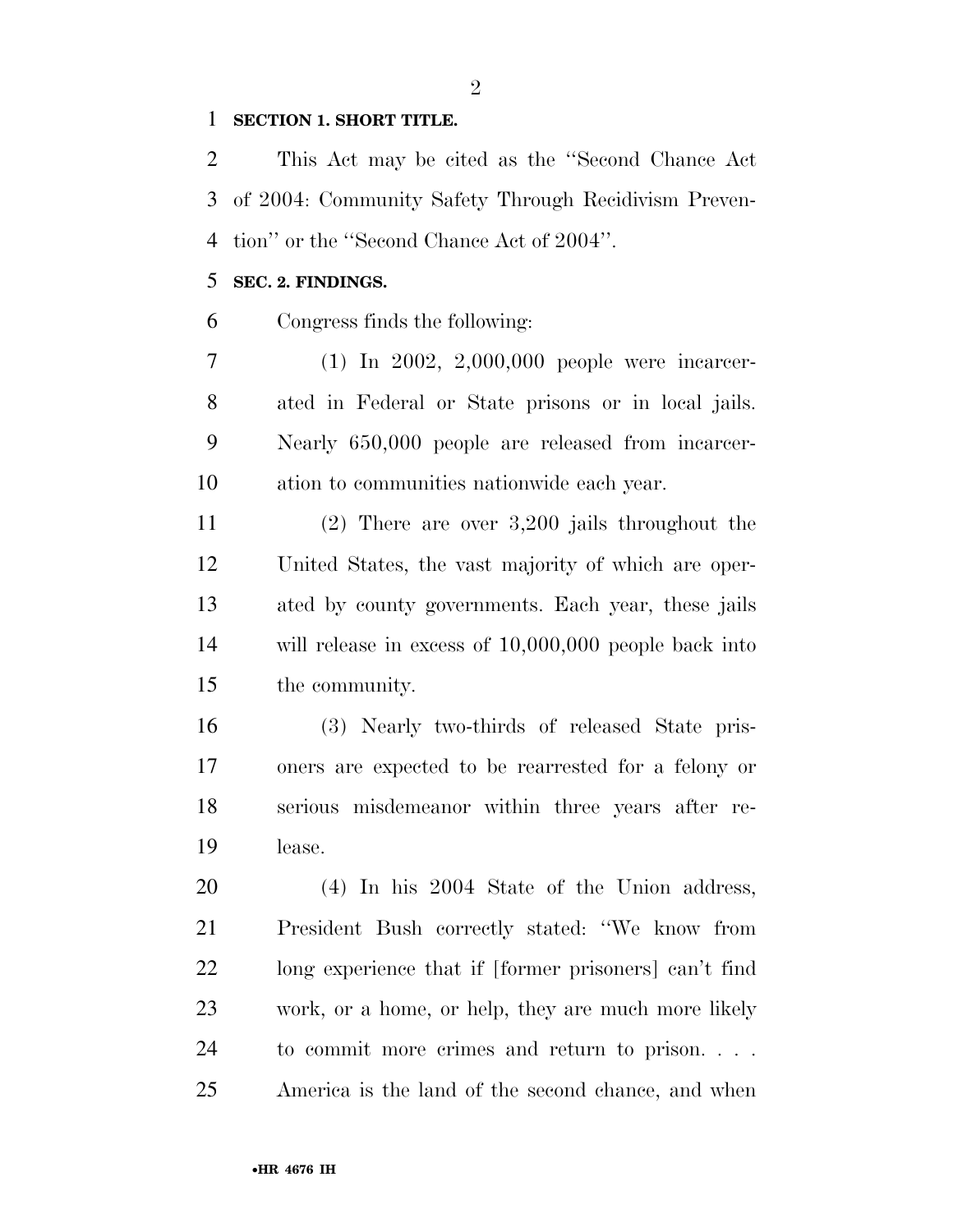the gates of the prison open, the path ahead should lead to a better life.''

 (5) In recent years, a number of States and local governments have begun to establish improved systems for reintegrating former prisoners. Under such systems, corrections officials begin to plan for a prisoner's release while the prisoner is incarcerated and provide a transition to needed services in the community.

 (6) Faith leaders and parishioners have a long history helping ex-offenders transform their lives. Through prison ministries and outreach in commu- nities, churches and faith-based organizations have pioneered re-entry services to prisoners and their families.

 (7) Successful reentry protects those who might otherwise be crime victims. It also improves the like-18 lihood that individuals released from prison or juve- nile detention facilities can pay fines, fees, restitu-tion, and family support.

 (8) According to the Bureau of Justice Statis- tics, expenditures on corrections alone increased from \$9,000,000,000 in 1982 to \$44,000,000,000 in 1997. These figures do not include the cost of arrest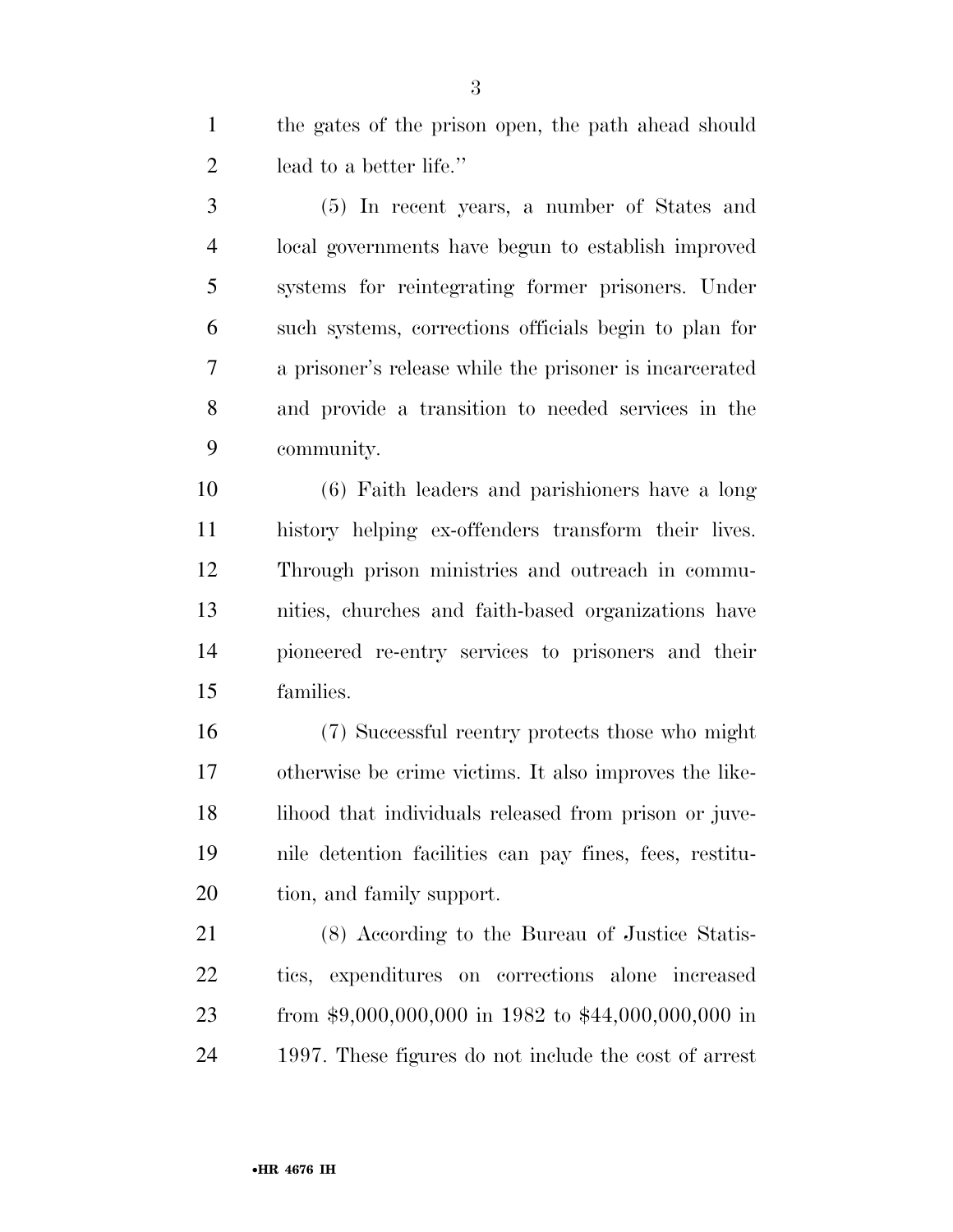and prosecution, nor do they take into account the cost to victims.

 (9) Increased recidivism results in profound col- lateral consequences, including public health risks, homelessness, unemployment, and disenfranchise-ment.

 (10) The high prevalence of infectious disease, substance abuse, and mental health disorders that has been found in incarcerated populations demands that a recovery model of treatment should be used for handling the more than two-thirds of all offend-ers with such needs.

 (11) One of the most significant costs of pris- oner reentry is the impact on children, the weakened ties among family members, and destabilized com- munities. The long-term generational effects of a so- cial structure in which imprisonment is the norm and law-abiding role models are absent are difficult to measure but undoubtedly exist.

 (12) According to the 2001 national data from the Bureau of Justice Statistics, 3,500,000 parents were supervised by the correctional system. Prior to incarceration, 64 percent of female prisoners and 44 percent of male prisoners in State facilities lived with their children.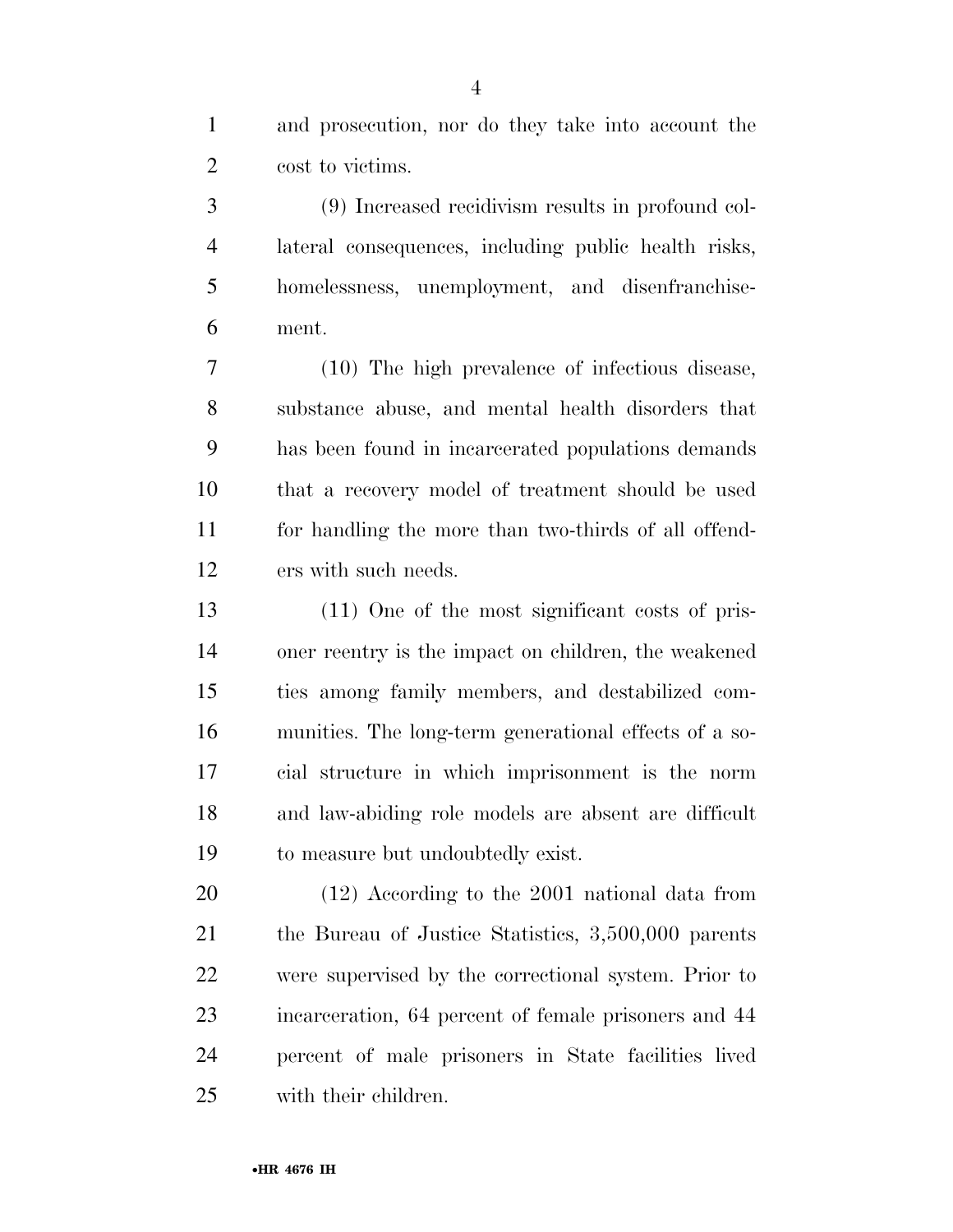(13) Between 1991 and 1999, the number of children with a parent in a Federal or State correc- tional facility increased by more than 100 percent, from approximately 900,000 to approximately 2,000,000. According to the Bureau of Prisons, there is evidence to suggest that inmates who are connected to their children and families are more likely to avoid negative incidents and have reduced sentences.

 (14) Approximately 100,000 juveniles (ages 17 and under) leave juvenile correctional facilities, State prison, or Federal prison each year. Juveniles re- leased from confinement still have their likely prime crime years ahead of them. Juveniles released from secure confinement have a recidivism rate ranging from 55 to 75 percent. The chances that young peo- ple will successfully transition into society improve with effective reentry and aftercare programs.

 (15) Studies have shown that from 15 percent to 27 percent of prisoners expect to go to homeless shelters upon release from prison.

 (16) The National Institute of Justice has found that after one year of release, up to 60 per-cent of former inmates are not employed.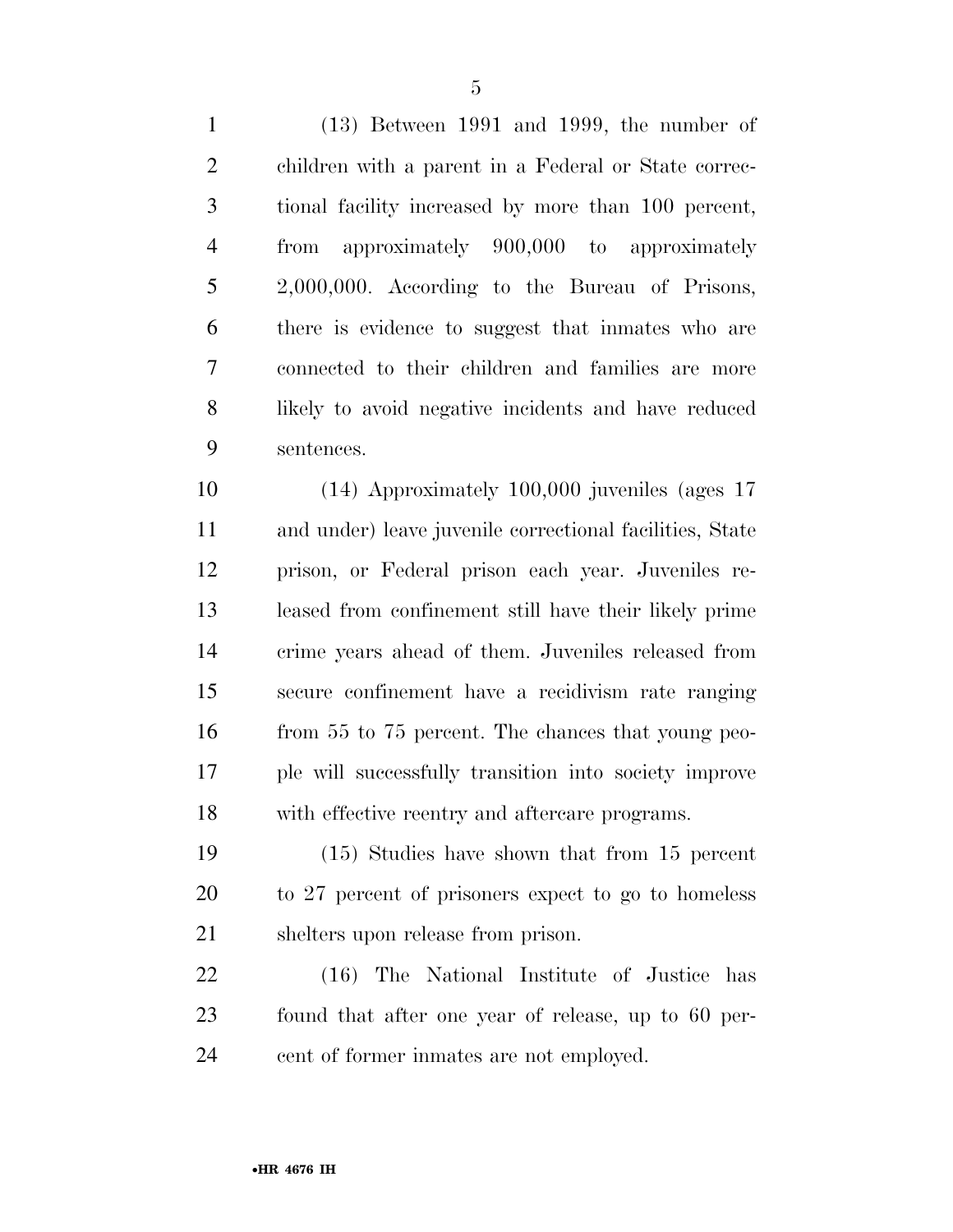(17) Fifty-seven percent of Federal and 70 per- cent of State inmates used drugs regularly before prison, with some estimates of involvement with drugs or alcohol around the time of the offense as high as 84 percent (BJS Trends in State Parole,  $6 \qquad 1990 - 2000$ ).

 (18) According to the Bureau of Justice Statis- tics, 60 to 83 percent of the Nation's correctional population have used drugs at some point in their lives. This is twice the estimated drug use of the total United States population of 40 percent.

 (19) Family-based treatment programs have proven results for serving the special population of female offenders and substance abusers with chil- dren. An evaluation by the Substance Abuse and Mental Health Services Administration of family- based treatment for substance abusing mothers and children found that at six months post treatment, 60 percent of the mothers remain alcohol and drug free, and drug related offenses declined from 28 to 7 per- cent. Additionally, a 2003 evaluation of residential family based treatment programs revealed that 60 percent of mothers remained clean and sober six months after treatment, criminal arrests declined by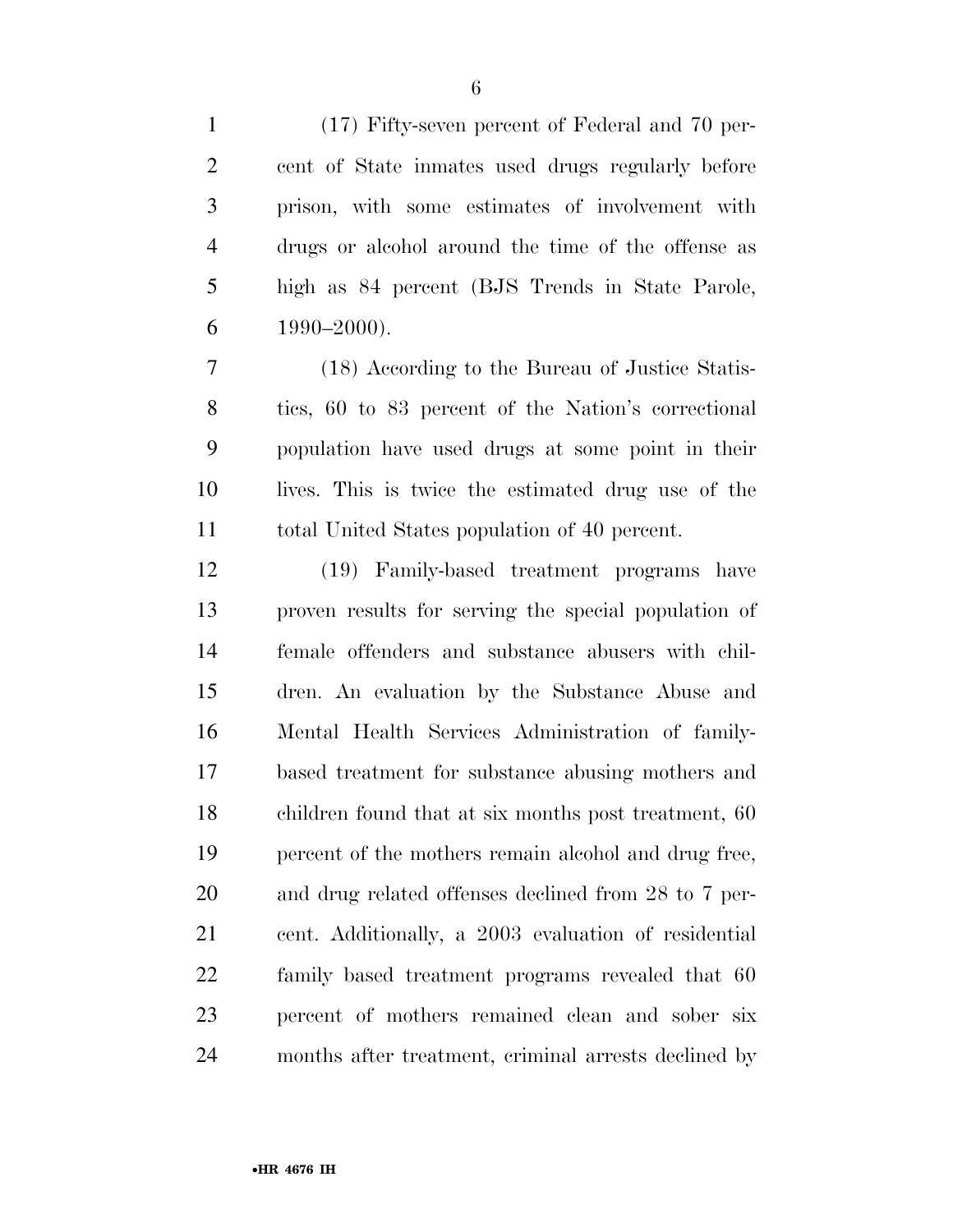| $\mathbf{1}$   | 43 percent, and 88 percent of the children treated        |
|----------------|-----------------------------------------------------------|
| $\overline{2}$ | in the program with their mothers remain stabilized.      |
| 3              | (20) A Bureau of Justice Statistics analysis in-          |
| $\overline{4}$ | dicated that only 33 percent of Federal and 36 per-       |
| 5              | cent of State inmates had participated in residential     |
| 6              | inpatient treatment programs for alcohol and drug         |
| 7              | abuse 12 months before their release. Further, over       |
| 8              | one-third of all jail inmates have some physical or       |
| 9              | mental disability and 25 percent of jail inmates have     |
| 10             | been treated at some time for a mental or emotional       |
| 11             | problem.                                                  |
| 12             | (21) According to the National Institute of Lit-          |
| 13             | eracy, 70 percent of all prisoners function at the two    |
| 14             | lowest literacy levels.                                   |
| 15             | (22) The Bureau of Justice Statistics has found           |
| 16             | that 27 percent of Federal inmates, 40 percent of         |
| 17             | State inmates, and 47 percent of local jail inmates       |
| 18             | have never completed high school or its equivalent.       |
| 19             | Furthermore, the Bureau of Justice Statistics has         |
| 20             | found that less educated inmates are more likely to       |
| 21             | be recidivists. Only 1 in 4 local jails offer basic adult |
| 22             | education programs.                                       |
| 23             | (23) Participation in State correctional edu-             |
| 24             | cation programs lowers the likelihood of reincarcer-      |

ation by 29 percent, according to a recent United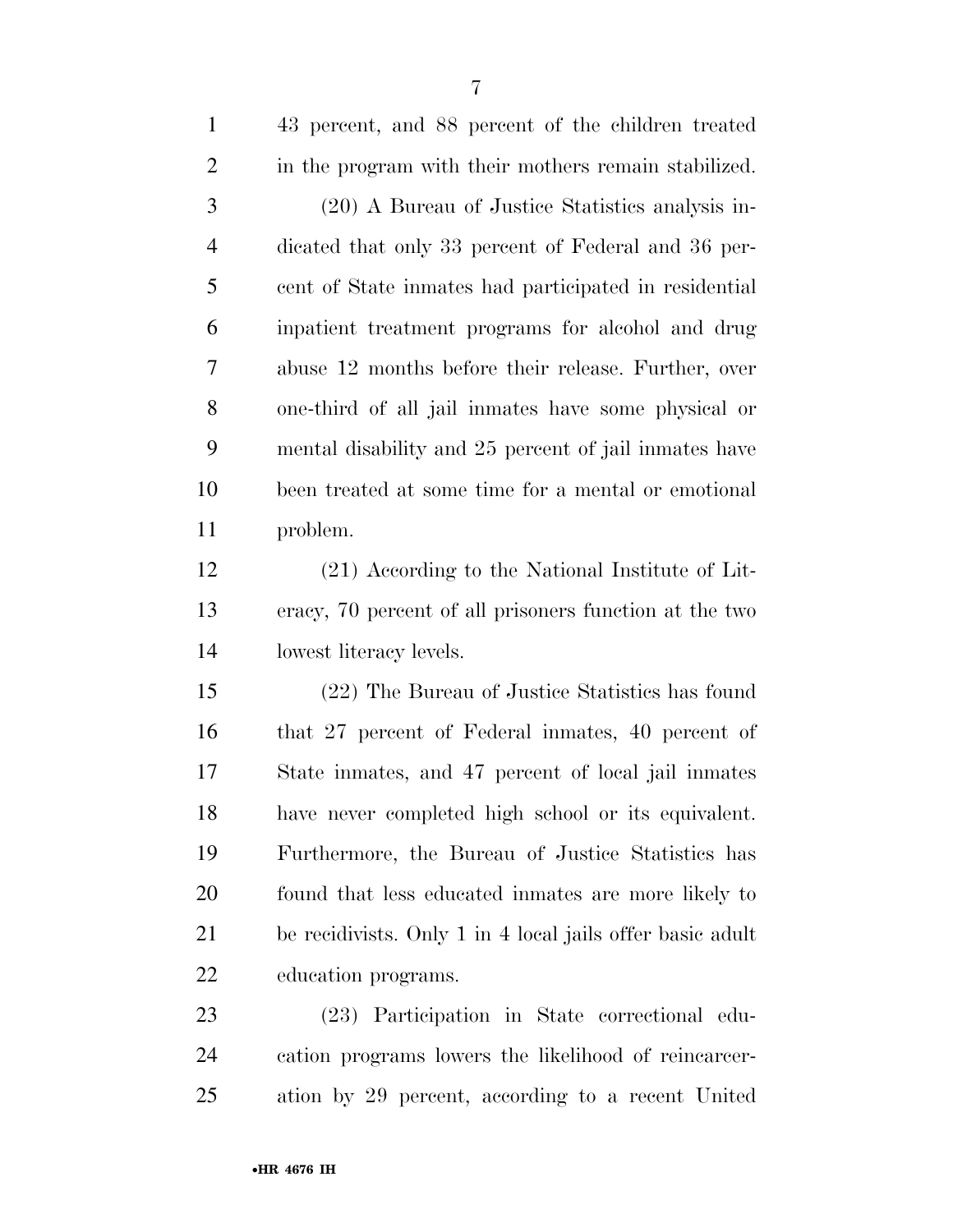States Department of Education study. A Federal Bureau of Prisons study found a 33 percent drop in recidivism among federal prisoners who participated in vocational and apprenticeship training.

## **SEC. 3. REAUTHORIZATION OF ADULT AND JUVENILE OF- FENDER STATE AND LOCAL REENTRY DEM-ONSTRATION PROJECTS.**

 (a) ADULT AND JUVENILE OFFENDER DEMONSTRA- TION PROJECTS AUTHORIZED.—Section 2976 of the Om- nibus Crime Control and Safe Streets Act of 1968 (42 U.S.C. 3797w) is amended in subsection (b) by striking paragraphs (1) through (4) and inserting the following new paragraphs:

 ''(1) establishing or improving the system or systems under which—

 ''(A) the correctional agency of the State or local government develops and carries out plans to facilitate the reentry into the commu-nity of each offender in State or local custody;

 $\langle$  (B) the supervision and services provided to offenders in State or local custody are co- ordinated with the supervision and services pro- vided to offenders after reentry into the com-munity;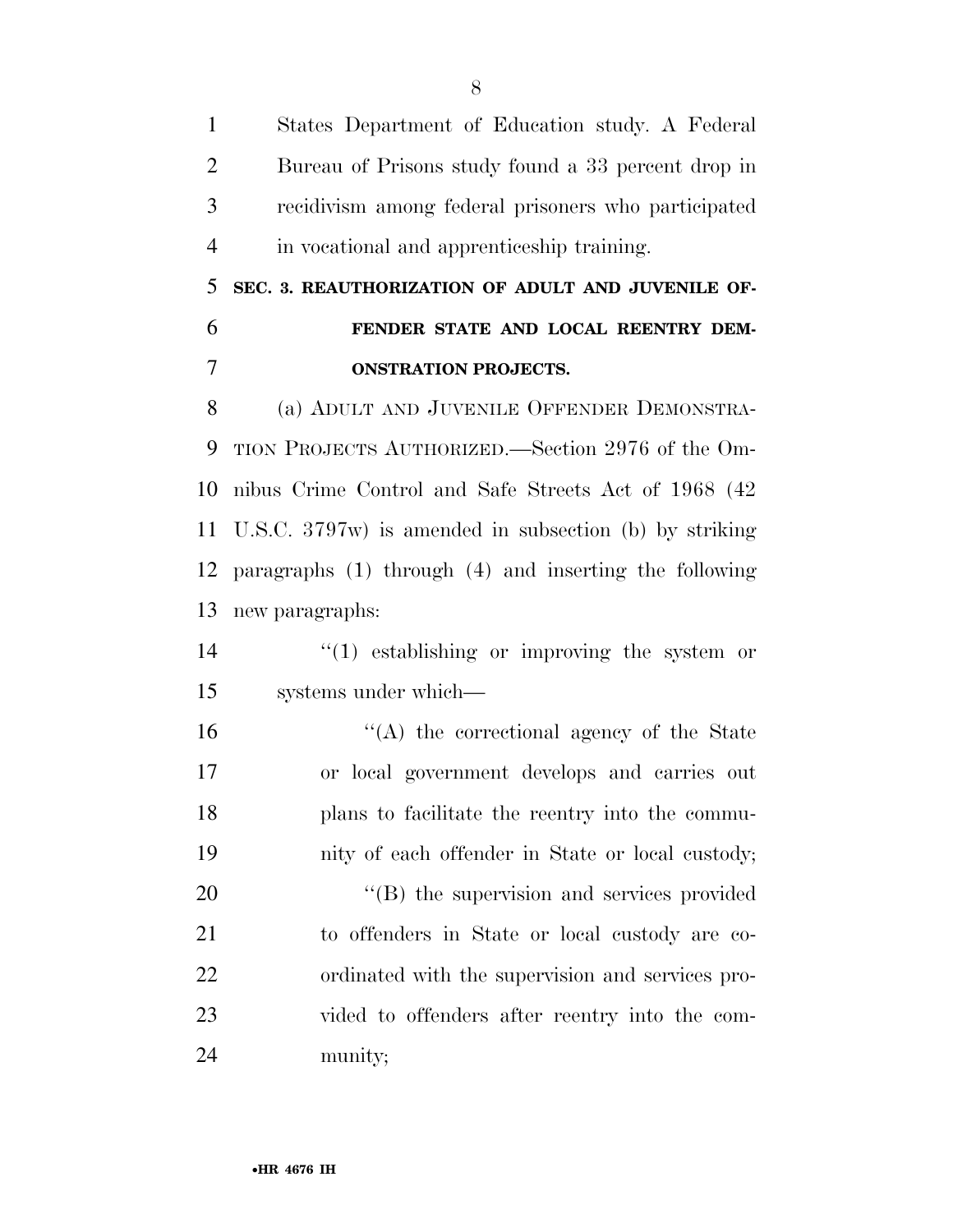$\langle ^{\prime}(C) \rangle$  the efforts of various public and pri- vate entities to provide supervision and services to offenders after reentry into the community, and to family members of such offenders, are coordinated; and ''(D) offenders awaiting reentry into the community are provided with documents (such as identification papers, referrals to services, medical prescriptions, job training certificates, apprenticeship papers, and information on ob- taining public assistance) useful in achieving a successful transition from prison; 13 ''(2) carrying out programs and initiatives by units of local government to strengthen reentry serv- ices for individuals released from local jails;  $\frac{16}{3}$  enabling prison mentors of offenders to re- main in contact with those offenders, including through the use of such technology as videoconferencing, during incarceration and after re- entry into the community and encouraging the in- volvement of prison mentors in the reentry process; 22 "(4) providing structured post-release housing and transitional housing, including group homes for recovering substance abusers, through which offend-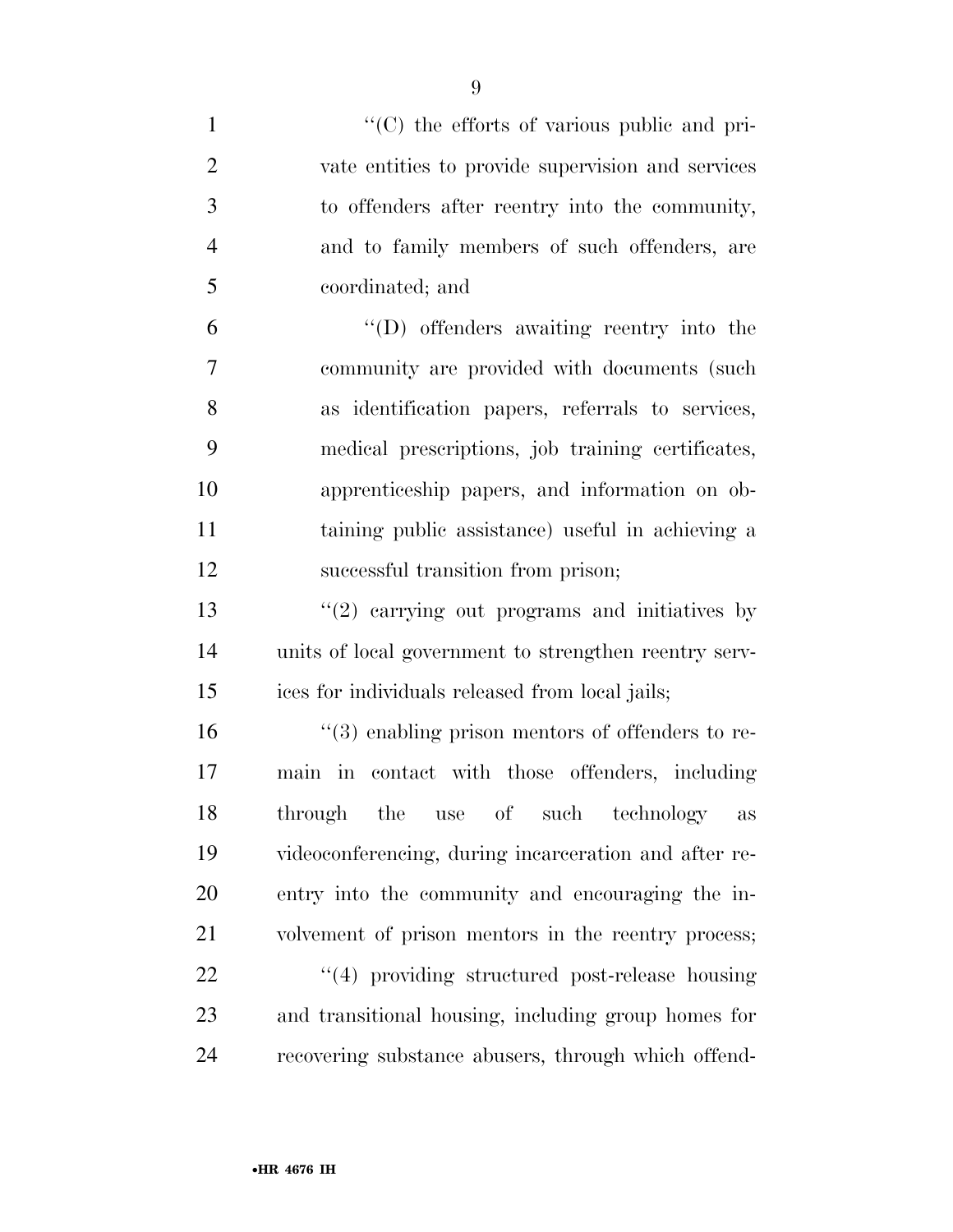| $\mathbf{1}$   | ers are provided supervision and services imme-                   |
|----------------|-------------------------------------------------------------------|
| $\overline{2}$ | diately following reentry into the community;                     |
| 3              | $\cdot\cdot$ (5) assisting offenders in securing permanent        |
| $\overline{4}$ | housing upon release or following a stay in transi-               |
| 5              | tional housing;                                                   |
| 6              | $\cdot\cdot\cdot(6)$ providing continuity of health services (in- |
| 7              | cluding mental health services, substance abuse                   |
| 8              | treatment and aftercare, and treatment for con-                   |
| 9              | tagious diseases) to offenders in custody and after               |
| 10             | reentry into the community;                                       |
| 11             | $\lq(7)$ providing offenders with education, job                  |
| 12             | training, English as a second language programs,                  |
| 13             | work experience programs, self-respect and life skills            |
| 14             | training, and other skills useful in achieving a suc-             |
| 15             | cessful transition from prison;                                   |
| 16             | $\cdot$ (8) facilitating collaboration among corrections          |
| 17             | and community corrections, technical schools, com-                |
| 18             | munity colleges, and the workforce development and                |
| 19             | employment service sectors to—                                    |
| 20             | "(A) promote, where appropriate, the em-                          |
| 21             | ployment of people released from prison and                       |
| 22             | jail, through efforts such as educating employ-                   |
| 23             | ers about existing financial incentives and facili-               |
| 24             | tate the creation of job opportunities, including                 |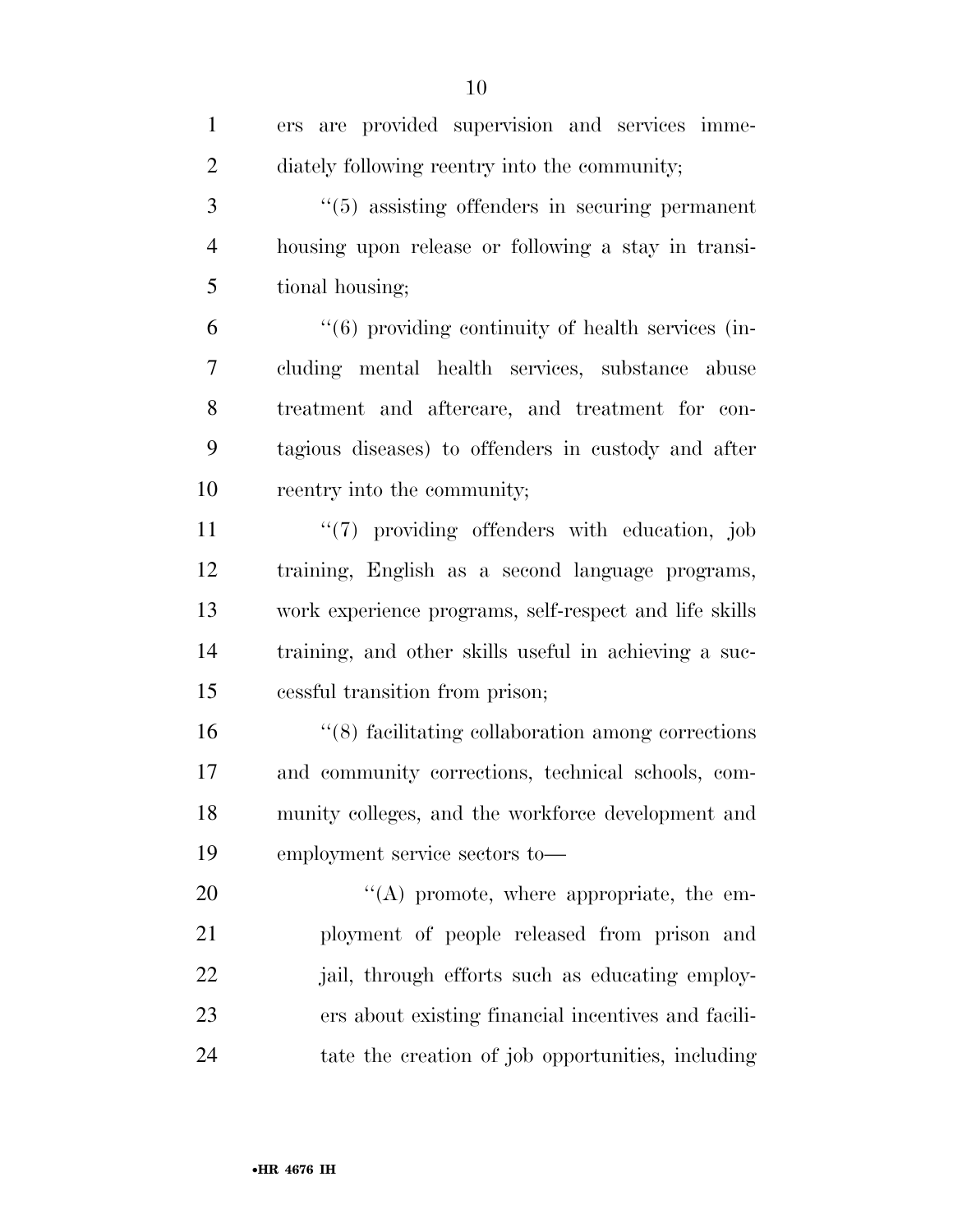| $\mathbf{1}$   | transitional jobs, for this population that will       |
|----------------|--------------------------------------------------------|
| $\overline{2}$ | benefit communities;                                   |
| 3              | "(B) connect inmates to employment, in-                |
| $\overline{4}$ | cluding supportive employment and employment           |
| 5              | services, before their release to the community;       |
| 6              | and                                                    |
| 7              | $\lq\lq$ (C) addressing barriers to employment;        |
| 8              | $(9)$ assessing the literacy and educational           |
| 9              | needs of offenders in custody and identifying and      |
| 10             | providing services appropriate to meet those needs,    |
| 11             | including follow-up assessments and long-term serv-    |
| 12             | ices;                                                  |
| 13             | $\cdot$ (10) systems under which family members of     |
| 14             | offenders are involved in facilitating the successful  |
| 15             | reentry of those offenders into the community, in-     |
| 16             | cluding removing obstacles to the maintenance of       |
| 17             | family relationships while the offender is in custody, |
| 18             | strengthening the family's capacity as a stable living |
| 19             | situation during re-entry where appropriate, and in-   |
| 20             | volving family members in the planning and imple-      |
| 21             | mentation of the re-entry process;                     |
| 22             | $\lq(11)$ programs under which victims are in-         |
| 23             | cluded, on a voluntary basis, in the reentry process;  |
| 24             | $"(12)$ programs that facilitate visitation and        |
| 25             | maintenance of family relationships with respect to    |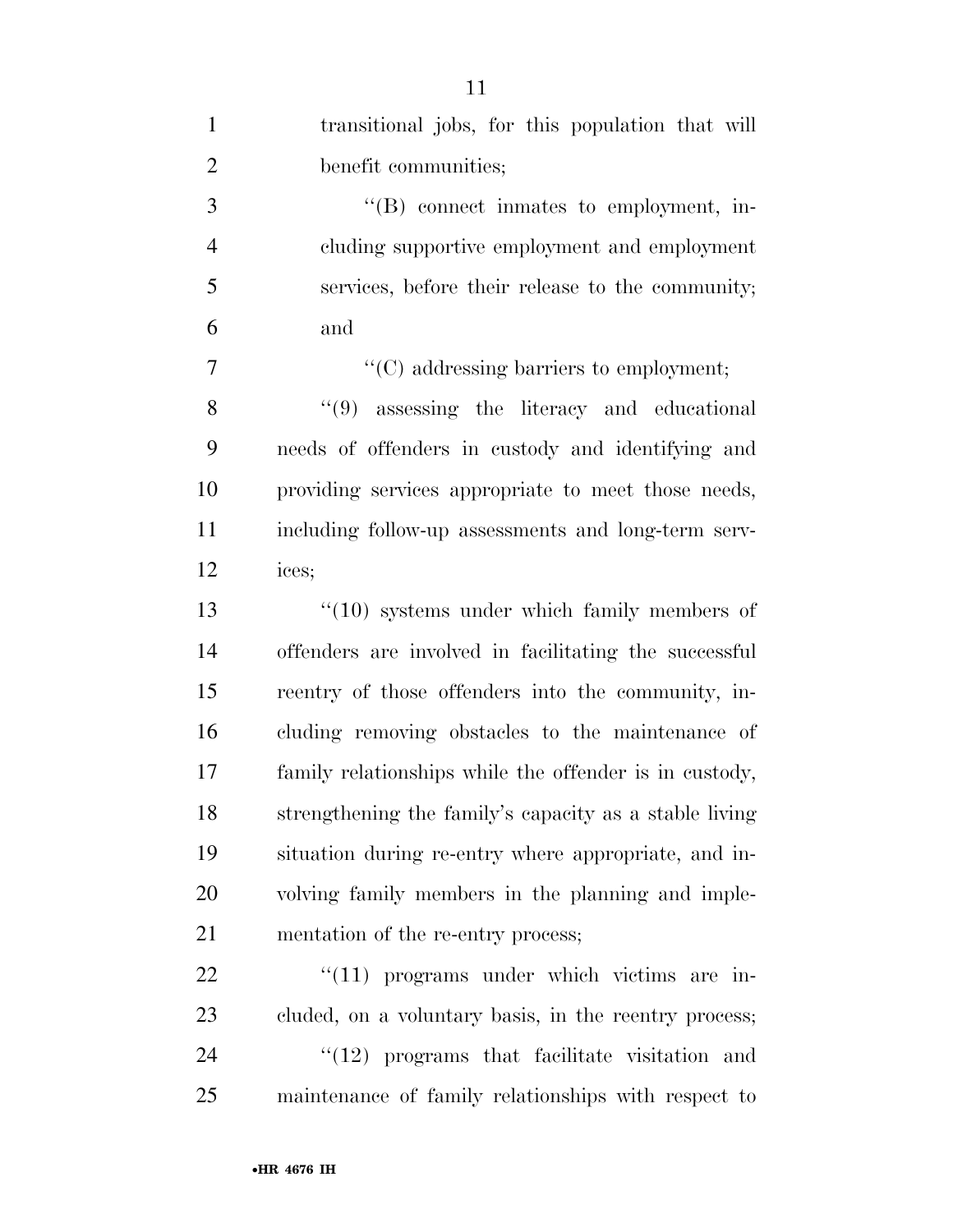| $\mathbf{1}$   | offenders in custody by addressing obstacles such as     |
|----------------|----------------------------------------------------------|
| $\overline{2}$ | travel, telephone costs, mail restrictions, and restric- |
| 3              | tive visitation policies;                                |
| $\overline{4}$ | "(13) identifying and addressing barriers to col-        |
| 5              | laborating with child welfare agencies in the provi-     |
| 6              | sion of services jointly to offenders in custody and     |
| 7              | to the children of such offenders;                       |
| 8              | $\lq(14)$ implementing programs in correctional          |
| 9              | agencies to include the collection of information re-    |
| 10             | garding any dependent children of an incarcerated        |
| 11             | person as part of intake procedures, including the       |
| 12             | number of children, age, and location or jurisdiction,   |
| 13             | and connect identified children with appropriate         |
| 14             | services;                                                |
| 15             | $\degree$ (15) addressing barriers to the visitation of  |
| 16             | children with an incarcerated parent, and mainte-        |
| 17             | nance of the parent-child relationship, such as the      |
| 18             | location of facilities in remote areas, telephone costs, |
| 19             | mail restrictions, and visitation policies;              |
| 20             | "(16) creating, developing, or enhancing pris-           |
| 21             | oner and family assessments curricula, policies, pro-    |
| 22             | cedures, or programs (including mentoring pro-           |
| 23             | grams) to help prisoners with a history or identified    |
| 24             | risk of domestic violence, dating violence, sexual as-   |
| 25             | sault, or stalking reconnect with their families and     |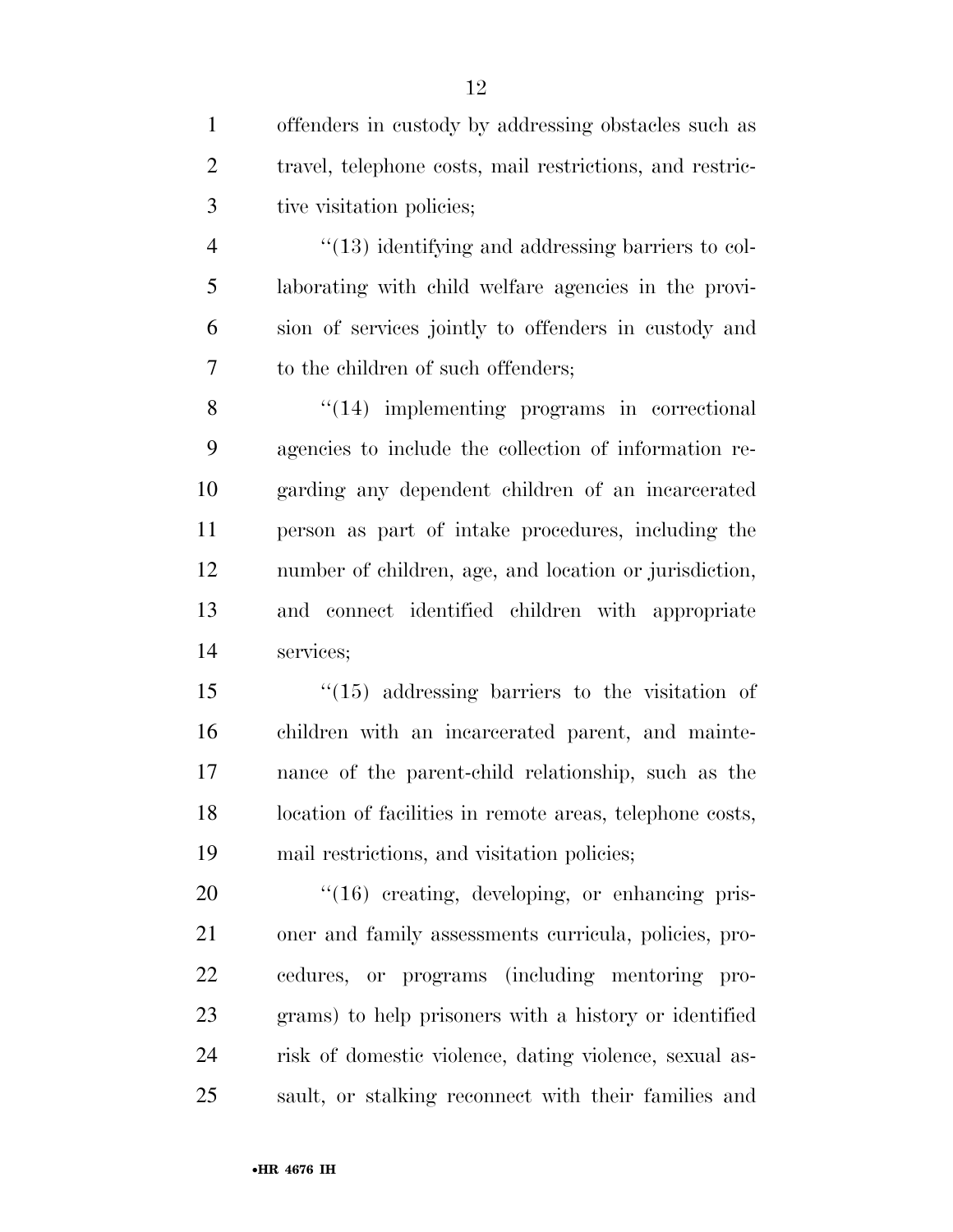| $\mathbf{1}$   | communities as appropriate (or when it is safe to do  |
|----------------|-------------------------------------------------------|
| $\overline{2}$ | so) and become mutually respectful, nonabusive par-   |
| 3              | ents or partners, under which particular attention is |
| $\overline{4}$ | paid to the safety of children affected and the con-  |
| 5              | fidentiality concerns of victims, and efforts are co- |
| 6              | ordinated with existing victim service providers;     |
| 7              | $\lq(17)$ developing programs and activities that     |
| 8              | support parent-child relationships, such as—          |
| 9              | $\lq\lq$ using telephone conferencing to per-         |
| 10             | mit incarcerated parents to participate in par-       |
| 11             | ent-teacher conferences;                              |
| 12             | $\lq\lq (B)$ using videoconferencing to allow vir-    |
| 13             | tual visitation when incarcerated persons are         |
| 14             | more than 100 miles from their families;              |
| 15             | "(C) the development of books on tape                 |
| 16             | programs, through which incarcerated parents          |
| 17             | read a book into a tape to be sent to their chil-     |
| 18             | dren;                                                 |
| 19             | $\lq\lq$ the establishment of family days,            |
| 20             | which provide for longer visitation hours or          |
| 21             | family activities; or                                 |
| 22             | "(E) the creation of children's areas in vis-         |
| 23             | itation rooms with parent-child activities;           |
| 24             | $\cdot$ (18) expanding family-based treatment centers |
| 25             | that offer family-based comprehensive treatment       |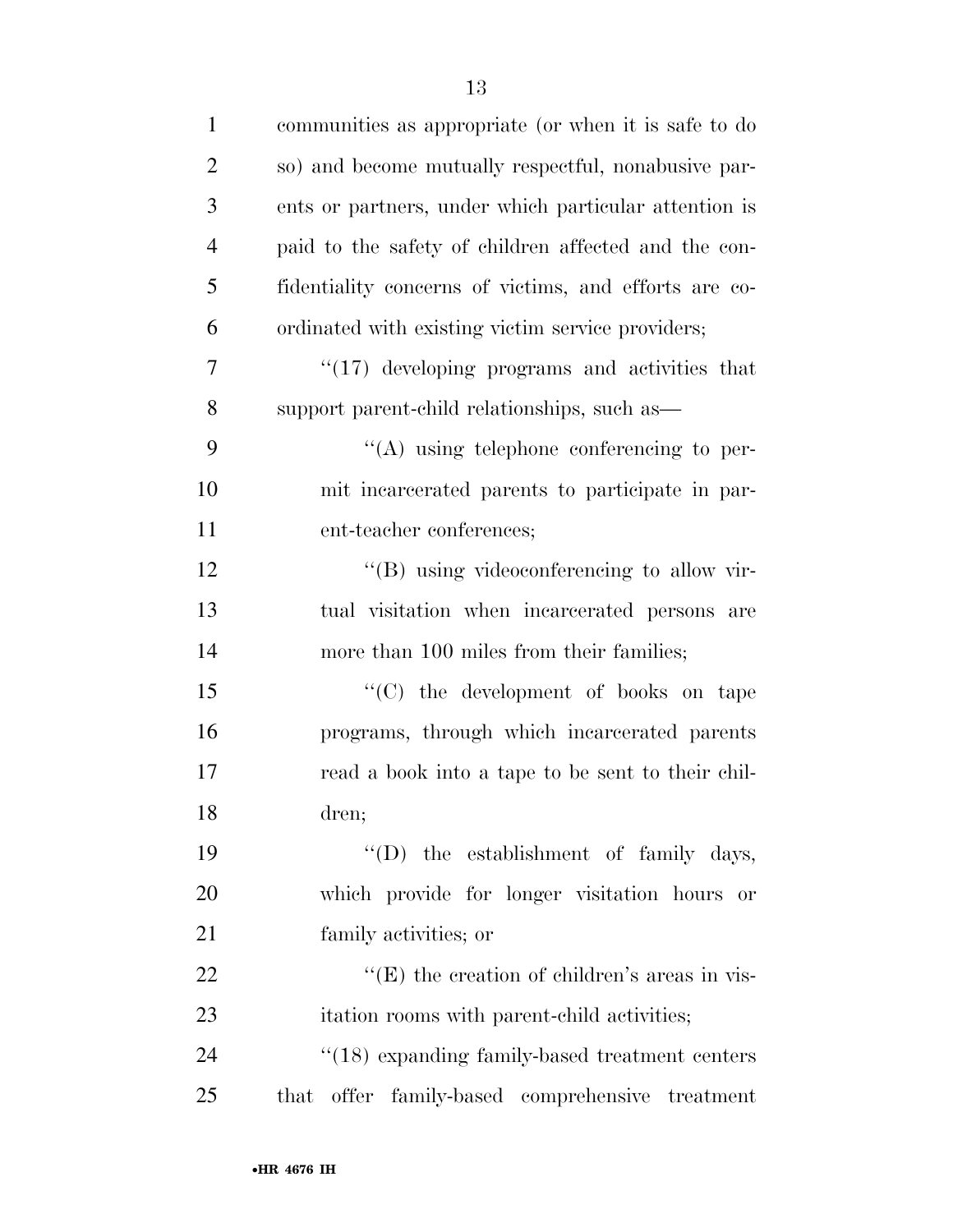| $\mathbf{1}$   | services for parents and their children as a complete   |
|----------------|---------------------------------------------------------|
| $\overline{2}$ | family unit;                                            |
| 3              | $\cdot$ (19) conducting studies to determine who is     |
| $\overline{4}$ | returning to prison or jail and which of those return-  |
| 5              | ing prisoners represent the greatest risk to commu-     |
| 6              | nity safety;                                            |
| 7              | $"(20)$ developing or adopting procedures to en-        |
| 8              | sure that dangerous felons are not released from        |
| 9              | prison prematurely;                                     |
| 10             | $"(21)$ developing and implementing procedures          |
| 11             | to assist relevant authorities in determining when re-  |
| 12             | lease is appropriate and in the use of data to inform   |
| 13             | the release decision;                                   |
| 14             | $\lq(22)$ developing and implementing procedures        |
| 15             | to identify efficiently and effectively those violators |
| 16             | of probation or parole who should be returned to        |
| 17             | prison;                                                 |
| 18             | $(23)$ utilizing established assessment tools to        |
| 19             | assess the risk factors of returning inmates and        |
| 20             | prioritizing services based on risk;                    |
| 21             | $\cdot\cdot(24)$ conducting studies to determine who is |
| 22             | returning to prison or jail and which of those return-  |
| 23             | ing prisoners represent the greatest risk to commu-     |
| 24             | nity safety;                                            |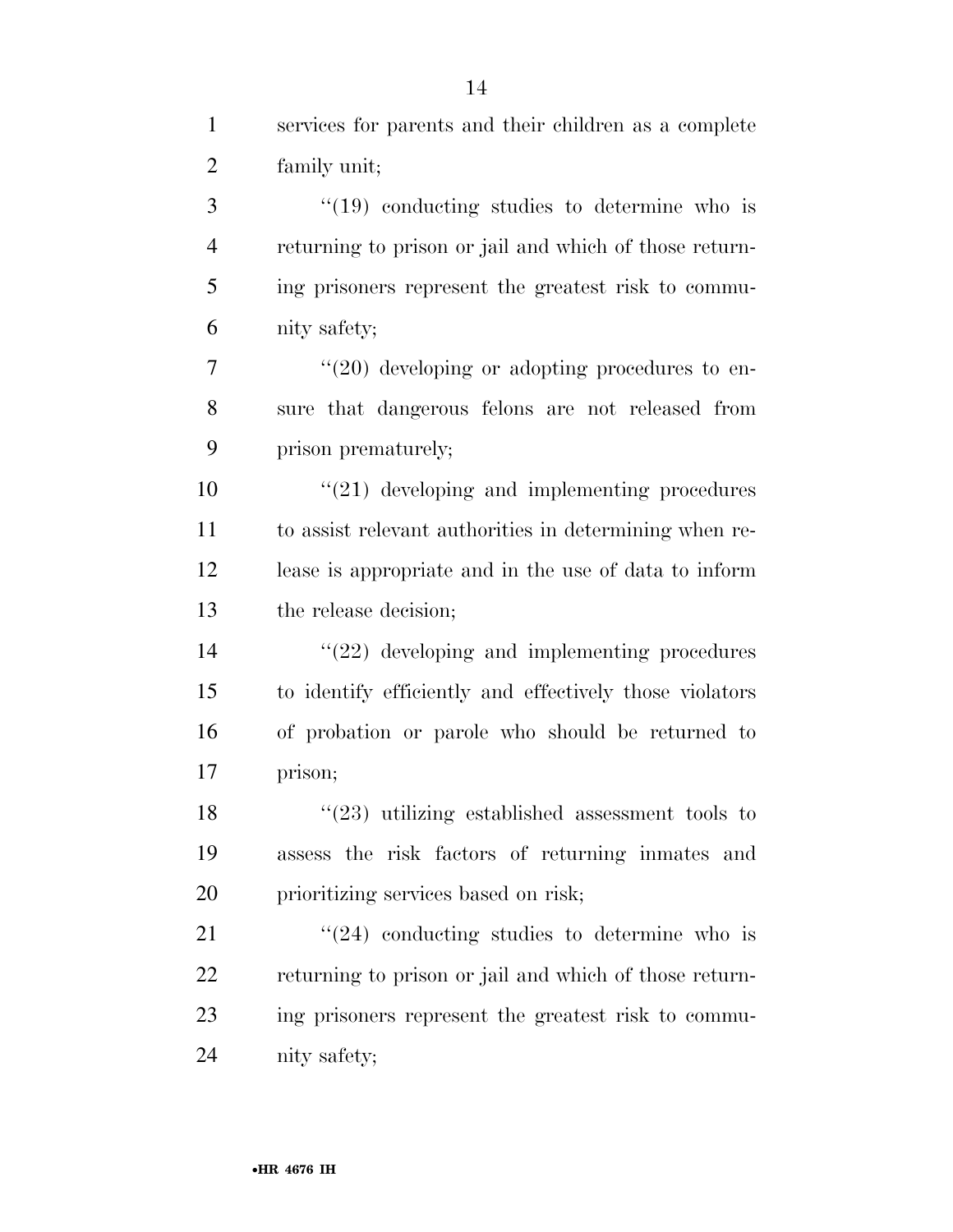| $\mathbf{1}$   | $(25)$ facilitating and encouraging timely and            |
|----------------|-----------------------------------------------------------|
| $\overline{2}$ | complete payment of restitution and fines by ex-of-       |
| 3              | fenders to victims and the community;                     |
| $\overline{4}$ | $\cdot\cdot(26)$ developing or adopting procedures to en- |
| 5              | sure that dangerous felons are not released from          |
| 6              | prison prematurely;                                       |
| $\overline{7}$ | $(27)$ establishing or expanding the use of re-           |
| 8              | entry courts to-                                          |
| 9              | $\lq\lq$ monitor offenders returning to the               |
| 10             | community;                                                |
| 11             | $\lq\lq$ provide returning offenders with —               |
| 12             | "(i) drug and alcohol testing and                         |
| 13             | treatment; and                                            |
| 14             | "(ii) mental and medical health as-                       |
| 15             | sessment and services;                                    |
| 16             | "(C) facilitate restorative justice practices             |
| 17             | and convene family or community impact pan-               |
| 18             | els, family impact educational classes, victim            |
| 19             | impact panels, or victim impact educational               |
| 20             | classes;                                                  |
| 21             | $\lq\lq$ (D) provide and coordinate the delivery of       |
| 22             | other community services to offenders, includ-            |
| 23             | $ing$ —                                                   |
| 24             | "(i) housing assistance;                                  |
| 25             | $\lq\lq$ (ii) education;                                  |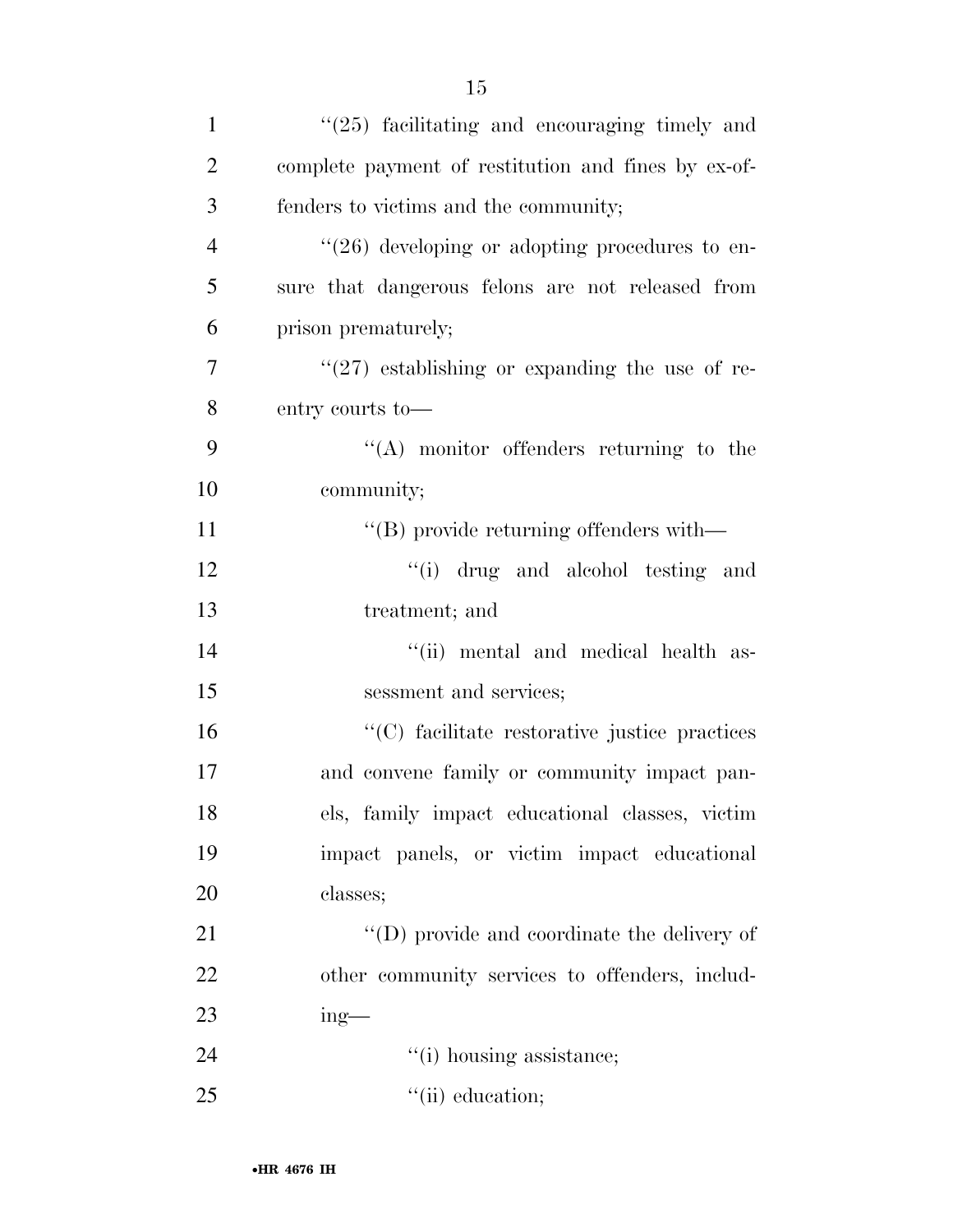|                | 16                                                       |
|----------------|----------------------------------------------------------|
| $\mathbf{1}$   | "(iii) employment training;                              |
| $\overline{2}$ | "(iv) children and family support;                       |
| 3              | "(v) conflict resolution skills training;                |
| $\overline{4}$ | "(vi) family violence intervention pro-                  |
| 5              | grams; and                                               |
| 6              | "(vii) other appropriate social serv-                    |
| 7              | ices; and                                                |
| 8              | "(E) establish and implement graduated                   |
| 9              | sanctions and incentives; and                            |
| 10             | $\cdot$ (28) providing technology to advance post re-    |
| 11             | lease supervision.".                                     |
| 12             | (b) JUVENILE OFFENDER<br>DEMONSTRATION                   |
| 13             | PROJECTS REAUTHORIZED.—Such section is further           |
| 14             | amended in subsection (c) by striking "may be expended   |
| 15             | for" and all that follows through the period at the end  |
| 16             | and inserting "may be expended for any activity referred |
|                | 17 to in subsection $(b)$ .".                            |
| 18             | (c) APPLICATIONS; PRIORITIES; PERFORMANCE                |
| 19             | MEASUREMENTS.—Such section is further amended—           |
| 20             | $(1)$ by redesignating subsection $(h)$ as sub-          |
| 21             | section $(o)$ ; and                                      |
| 22             | $(2)$ by striking subsections (d) through $(g)$ and      |
| 23             | inserting the following new subsections:                 |
| 24             | "(d) APPLICATIONS.—A State, unit of local govern-        |

ment, territory, or Indian tribe desiring a grant under this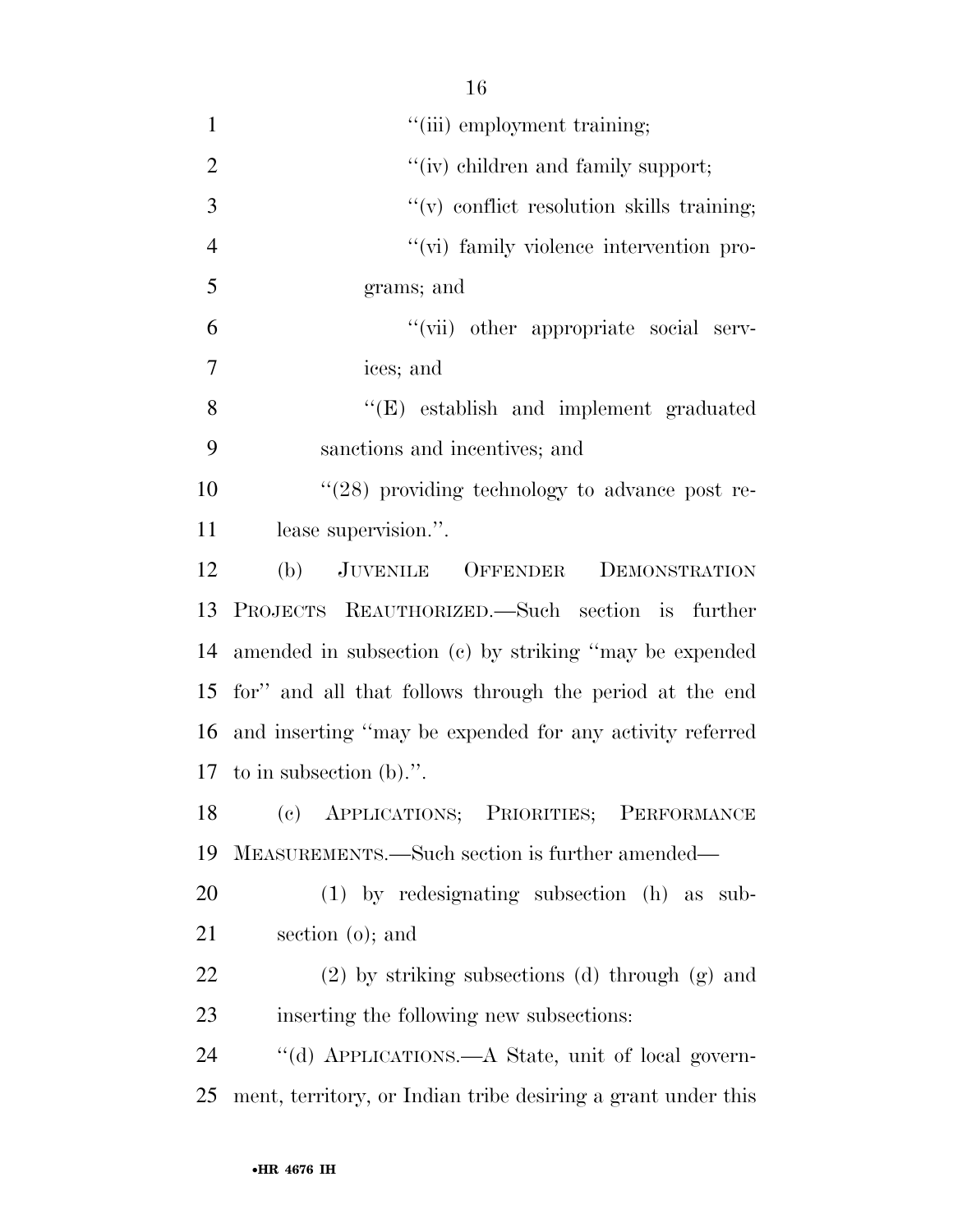section shall submit an application to the Attorney Gen-eral that—

3 ''(1) contains a reentry strategic plan, which describes the long-term strategy, and a detailed im- plementation schedule, including the jurisdiction's plans to pay for the program after the Federal fund-ing is discontinued;

8 "(2) identifies the governmental agencies and community and faith-based organizations that will be coordinated by, and collaborate on, the appli- cant's prisoner reentry strategy and certifies their involvement; and

 ''(3) describes the methodology and outcome measures that will be used in evaluating the pro-gram.

 ''(e) PRIORITY CONSIDERATION.—The Attorney Gen- eral shall give priority to grant applications that best— 18 ''(1) focus initiative on geographic areas with a substantiated high population of ex-offenders;

20  $\frac{1}{2}$  melude partnerships with community-based organizations, including faith-based organizations;

22  $(3)$  provide consultations with crime victims and former incarcerated prisoners and their families; 24 ''(4) review the process by which the State ad-25 judicates violations of parole or supervised release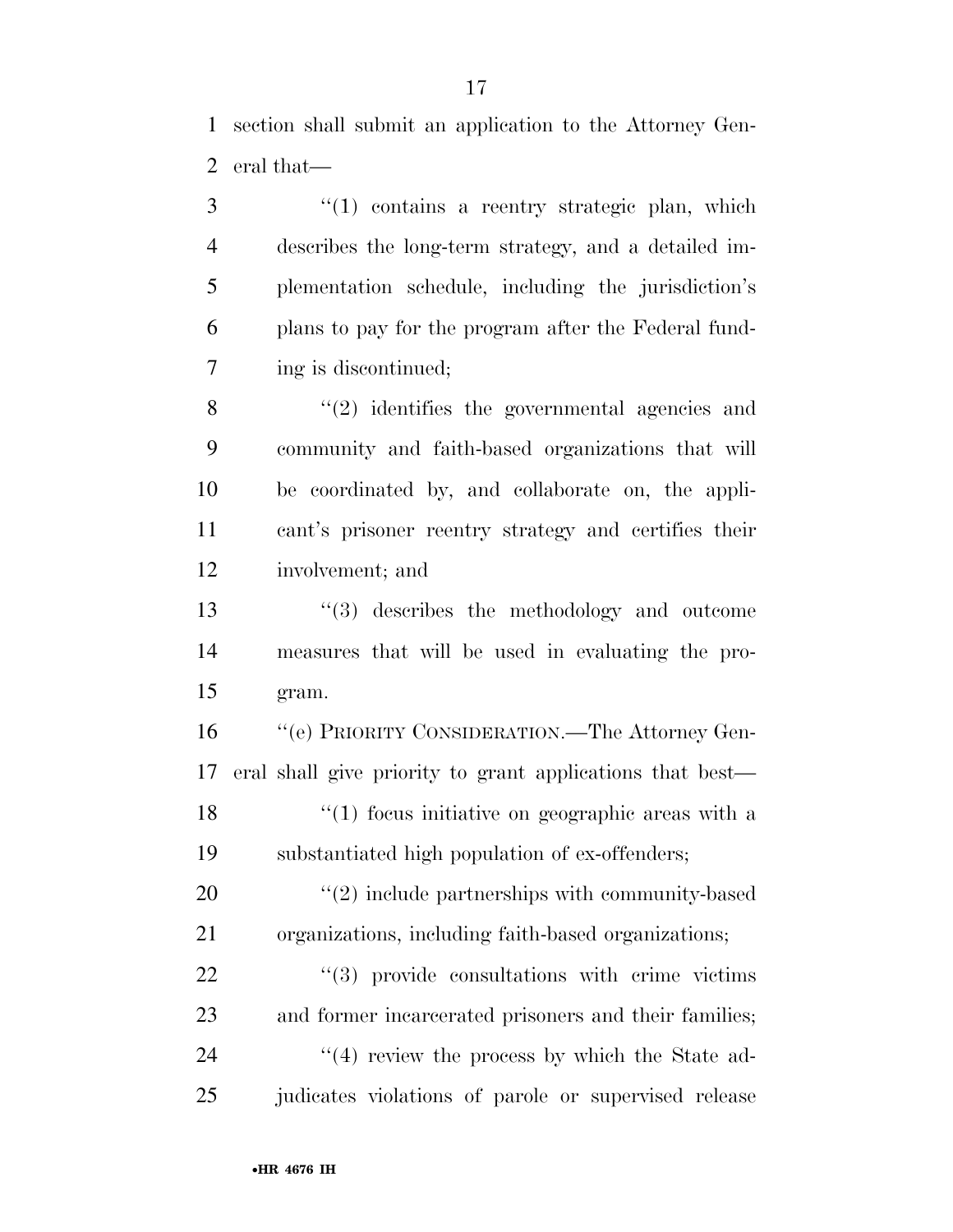| $\mathbf{1}$   | and consider reforms to maximize the use of grad-            |
|----------------|--------------------------------------------------------------|
| $\overline{2}$ | uated, community-based sanctions for minor and               |
| 3              | technical violations of parole or supervised release;        |
| $\overline{4}$ | $\cdot\cdot$ (5) establish pre-release planning procedures   |
| 5              | for prisoners to ensure that a prisoner's eligibility        |
| 6              | for Federal or State benefits (including Medicaid,           |
| 7              | Medicare, Social Security, and Veterans benefits)            |
| 8              | upon release is established prior to release, subject        |
| 9              | to any limitations in law, and to ensure that pris-          |
| 10             | oners are provided with referrals to appropriate so-         |
| 11             | cial and health services or are linked to appropriate        |
| 12             | community-based organizations; and                           |
| 13             | $\cdot\cdot$ (6) target high-risk offenders for reentry pro- |
| 14             | grams through validated assessment tools.                    |
| 15             | REQUIREMENTS.—The Attorney General may<br>``(f)              |
| 16             | make a grant to an applicant only if the application—        |
| 17             | $\lq(1)$ reflects explicit support of the chief execu-       |
| 18             | tive officer of the State or unit of local government,       |
| 19             | territory, or Indian tribe applying for a grant under        |
| 20             | this section;                                                |
| 21             | $\lq(2)$ provides extensive discussion of the role of        |
| 22             | State corrections departments, community correc-             |
| 23             | tions agencies, juvenile justice systems, or local jail      |
| 24             | systems in ensuring successful reentry of ex-offend-         |
| 25             | ers into their communities;                                  |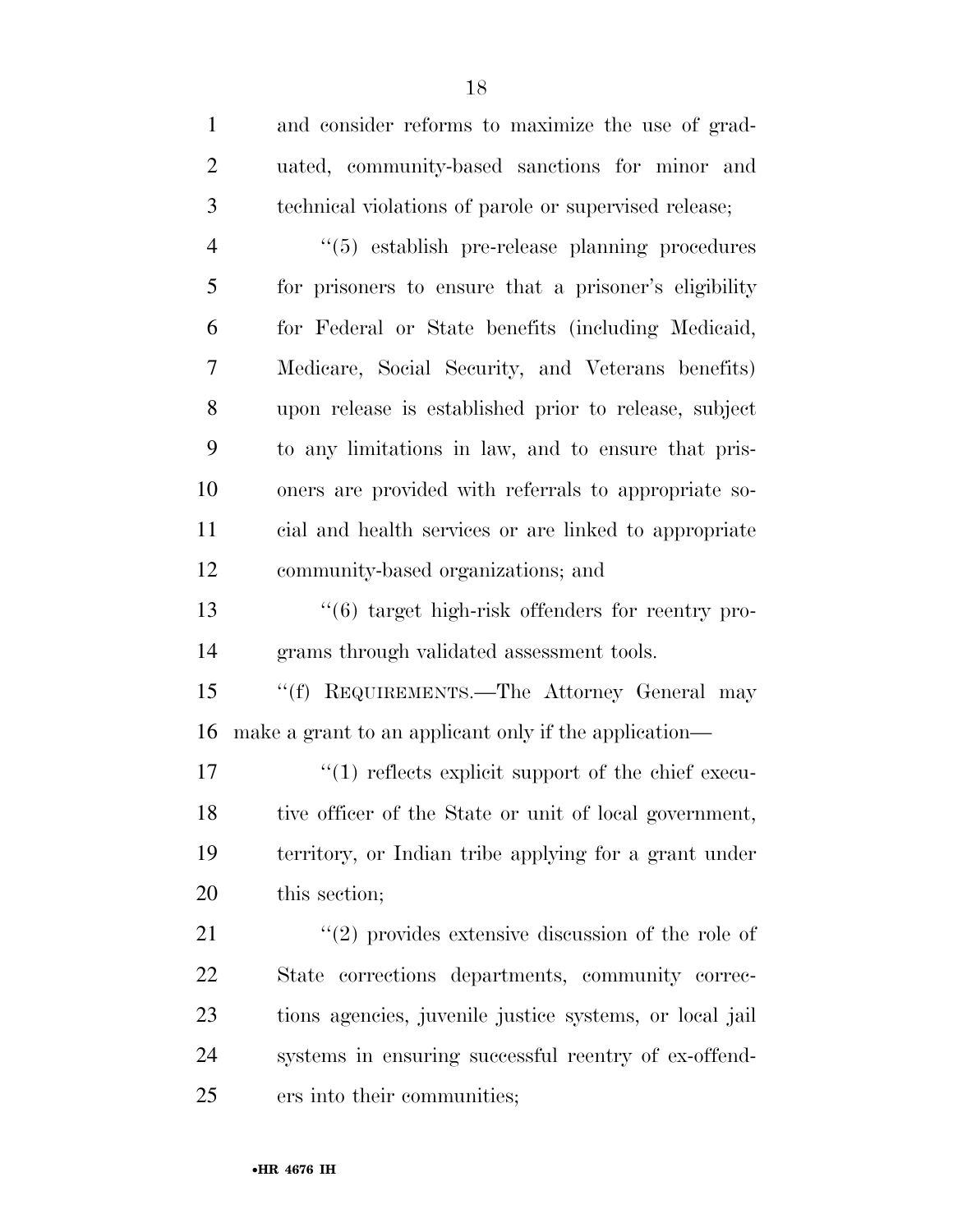| $\mathbf{1}$   | $\lq(3)$ provides extensive evidence of collaboration |
|----------------|-------------------------------------------------------|
| $\overline{2}$ | with State and local government agencies overseeing   |
| 3              | health, housing, child welfare, education, and em-    |
| $\overline{4}$ | ployment services, and local law enforcement;         |
| 5              | "(4) provides a plan for analysis of existing         |
| 6              | State statutory, regulatory, rules-based, and prac-   |
| 7              | tice-based hurdles to a prisoner's reintegration into |
| 8              | the community that—                                   |
| 9              | $\lq\lq$ takes particular note of laws, regula-       |
| 10             | tions, rules, and practices that: disqualify          |
| 11             | former prisoners from obtaining professional li-      |
| 12             | censes or other requirements necessary for cer-       |
| 13             | tain types of employment; and that hinder full        |
| 14             | civic participation; and                              |
| 15             | "(B) identifies those laws, regulations,              |
| 16             | rules, or practices that are not directly con-        |
| 17             | nected to the crime committed and the risk that       |
| 18             | the ex-offender presents to the community; and        |
| 19             | $(5)$ includes the use of a State or local task       |
| <b>20</b>      | force to carry out the activities funded under the    |
| 21             | grant.                                                |
| 22             | "(g) USES OF GRANT FUNDS.—                            |
| 23             | "(1) FEDERAL SHARE.—The Federal share of a            |
| 24             | grant received under this section may not exceed 75   |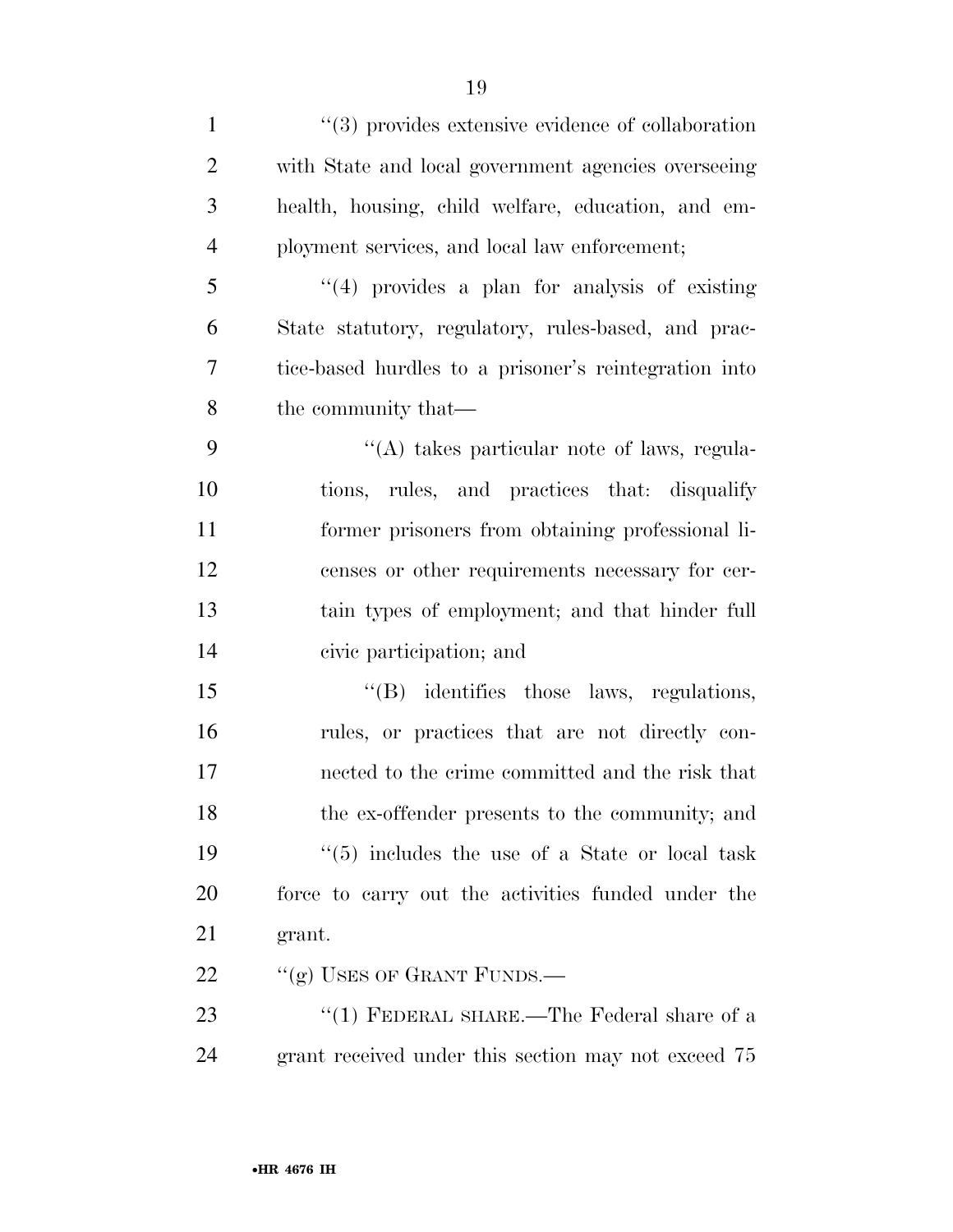| $\mathbf{1}$   | percent of the project funded under the grant, unless         |
|----------------|---------------------------------------------------------------|
| $\overline{2}$ | the Attorney General—                                         |
| 3              | $\lq\lq(A)$ waives, in whole or in part, the re-              |
| $\overline{4}$ | quirement of this paragraph; and                              |
| 5              | $\lq\lq$ publicly delineates the rationale for                |
| 6              | the waiver.                                                   |
| 7              | "(2) SUPPLEMENT NOT SUPPLANT.—Federal                         |
| 8              | funds received under this section shall be used to            |
| 9              | supplement, not supplant, non-Federal funds that              |
| 10             | would otherwise be available for the activities funded        |
| 11             | under this section.                                           |
| 12             | "(h) REENTRY STRATEGIC PLAN.—                                 |
| 13             | $\cdot\cdot(1)$ As a condition of receiving financial assist- |
| 14             | ance under this section, each applicant shall develop         |
| 15             | a comprehensive strategic reentry plan that contains          |
| 16             | measurable annual and 5- to 10-year performance               |
| 17             | outcomes. The plan shall have as a goal to reduce             |
| 18             | the rate of recidivism of incarcerated persons served         |
| 19             | with funds from this section within the State by 50           |
| 20             | percent over a period of 10 years.                            |
| 21             | $\lq(2)$ In developing reentry plans under this sub-          |
| 22             | section, applicants shall coordinate with communities         |
| 23             | and stakeholders, including experts in the fields of          |
| 24             | public safety, corrections, housing, health, education,       |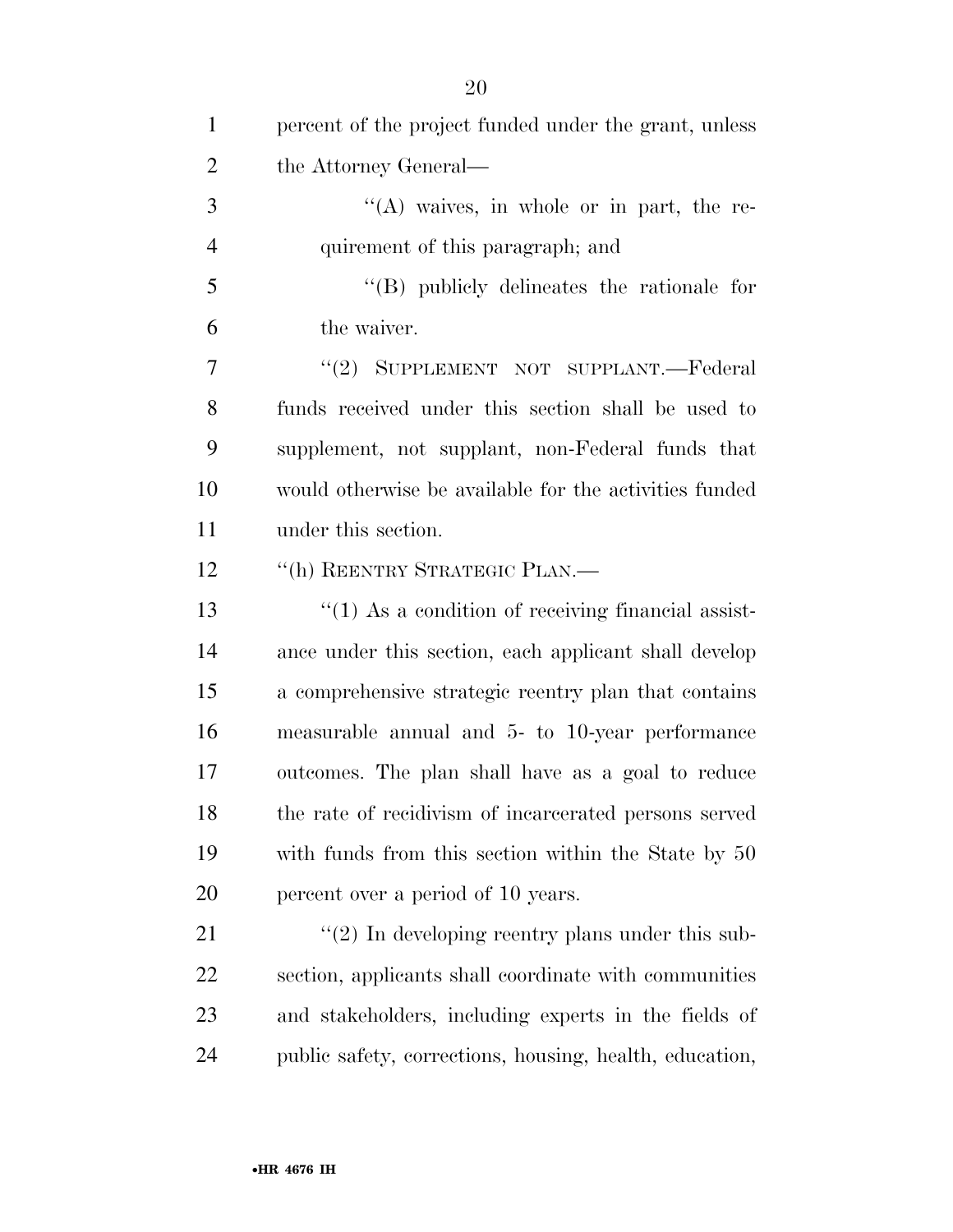subsection shall measure the applicant's progress to- ward increasing public safety by reducing rates of recidivism and enabling released offenders to transi- tion successfully back into their communities. 8 "(i) REENTRY TASK FORCE.—As a condition of re- ceiving financial assistance under this section, each State or local government receiving a grant shall establish a Re- entry Task Force or other relevant convening authority to examine ways to pool existing resources and funding streams to promote lower recidivism rates for returning prisoners and to minimize the harmful effects of incarcer- ation on families and communities by collecting data and best practices in offender re-entry from demonstration grantees and other agencies and organizations. The task force or other authority shall be comprised of relevant State or local leaders, agencies, service providers, commu-nity-based organizations, or stakeholders.

21 "(j) STRATEGIC PERFORMANCE OUTCOMES.—

22  $\frac{4}{1}$  Each applicant shall identify specific per- formance outcomes related to the long-term goals of increasing public safety and reducing recidivism.

employment, and members of community and faith-

3 "(3) Each reentry plan developed under this

based organizations that provide reentry services.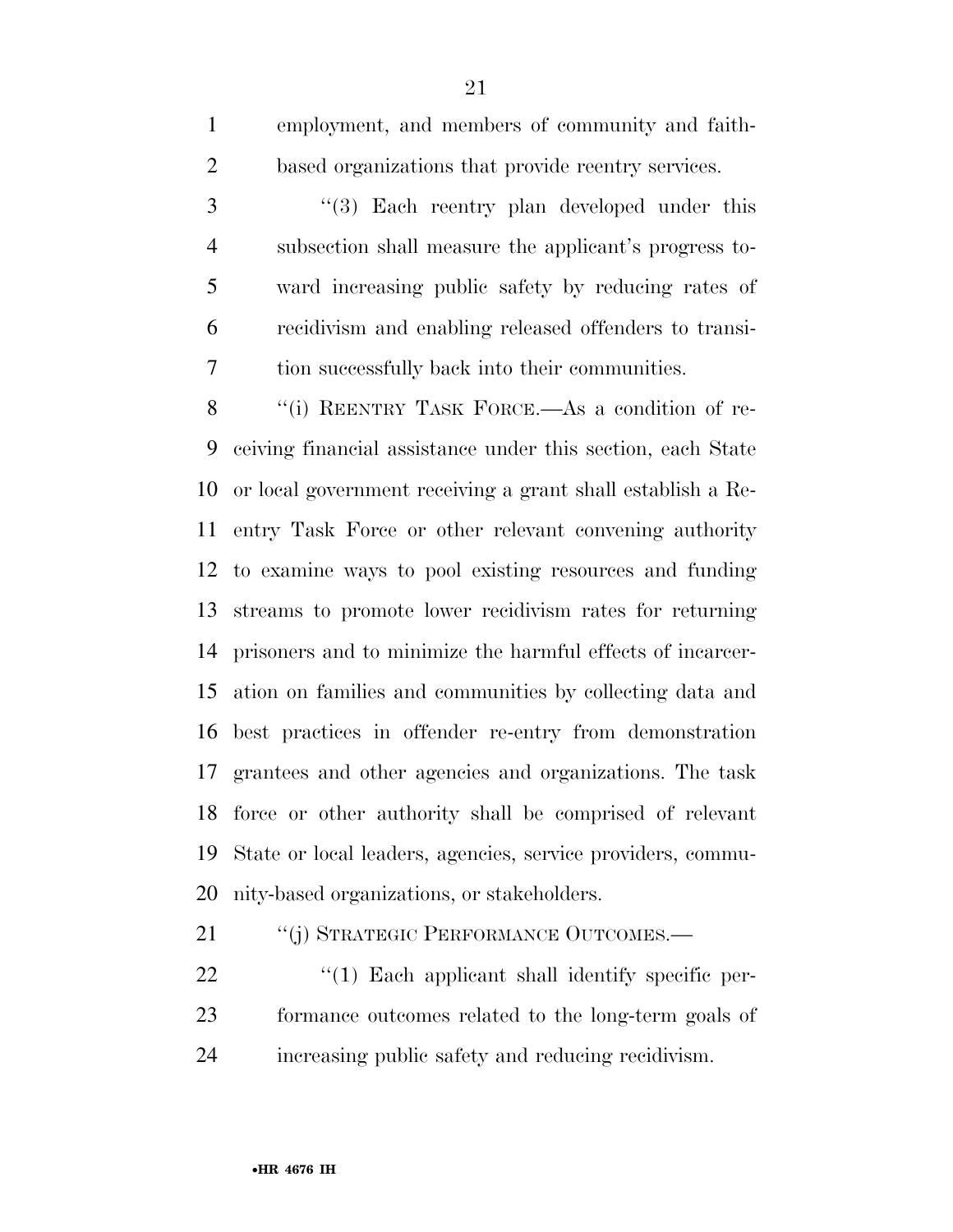| $\mathbf{1}$   | $\lq(2)$ The performance outcomes identified         |
|----------------|------------------------------------------------------|
| $\overline{2}$ | under paragraph (1) shall include, with respect to   |
| 3              | offenders released back into the community—          |
| $\overline{4}$ | $\lq\lq$ recommitment rates;                         |
| 5              | $\lq\lq$ reduction in crime;                         |
| 6              | "(C) employment and education;                       |
| 7              | "(D) violations of conditions of supervised          |
| 8              | release;                                             |
| 9              | " $(E)$ child support;                               |
| 10             | $\lq\lq(F)$ housing;                                 |
| 11             | $\lq\lq(G)$ drug and alcohol abuse; and              |
| 12             | "(H) participation in mental health serv-            |
| 13             | ices.                                                |
| 14             | "(3) States may also report on other activities      |
| 15             | that increase the success rates of offenders who     |
| 16             | transition from prison, such as programs that foster |
| 17             | effective risk management and treatment program-     |
| 18             | ming, offender accountability, and community and     |
| 19             | victim participation.                                |
| 20             | $\cdot$ (4) Applicants should coordinate with commu- |
| 21             | nities and stakeholders about the selection of per-  |
| 22             | formance outcomes identified by the applicants and   |
| 23             | with the Department of Justice for assistance with   |
| 24             | data collection and measurement activities.          |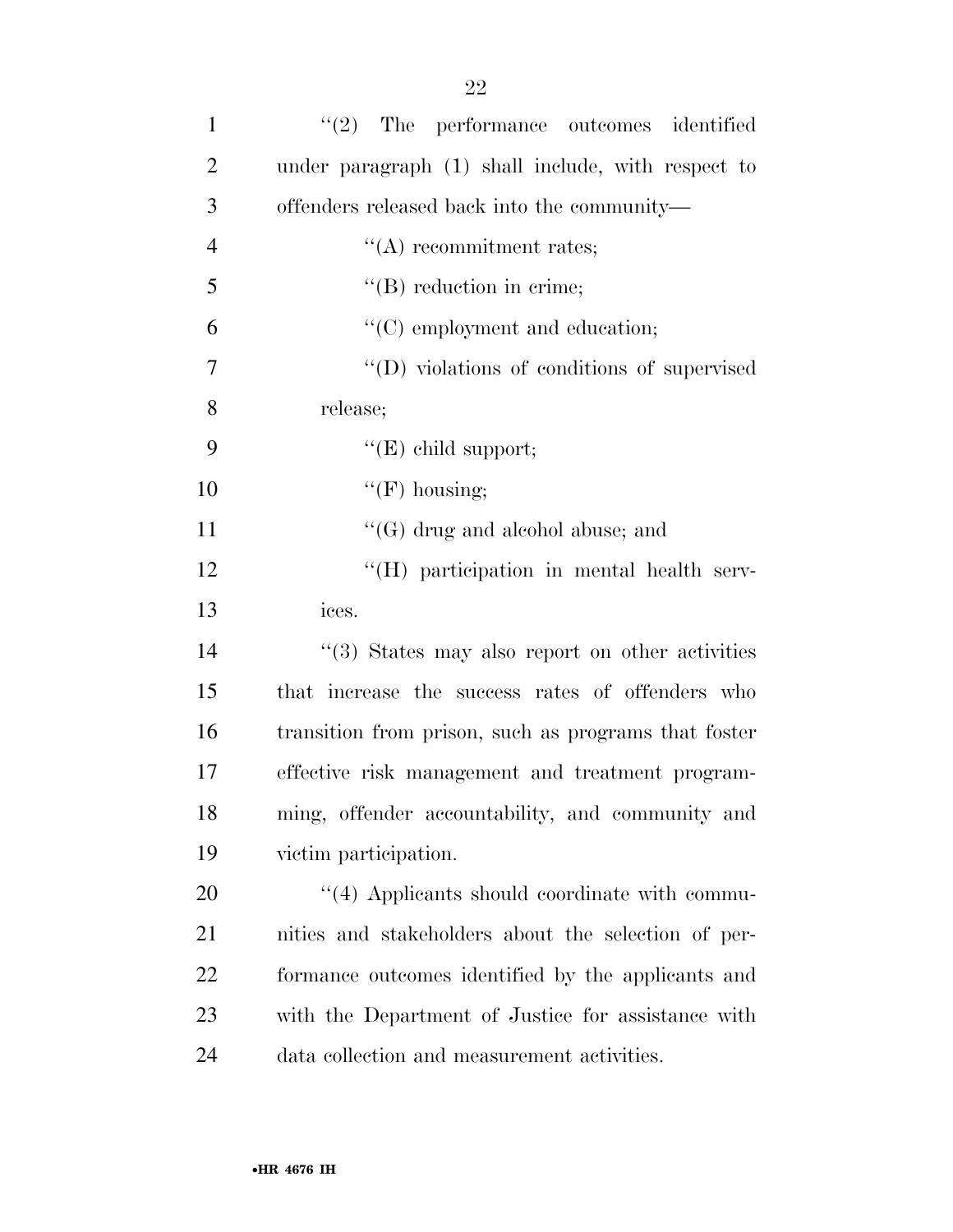| $\mathbf{1}$   | "(5) Each grantee shall submit an annual re-      |
|----------------|---------------------------------------------------|
| $\overline{2}$ | port to the Department of Justice that—           |
| 3              | $\lq\lq$ identifies the grantee's progress to-    |
| $\overline{4}$ | ward achieving its strategic performance out-     |
| 5              | comes; and                                        |
| 6              | "(B) describes other activities conducted         |
| 7              | by the grantee to increase the success rates of   |
| 8              | the reentry population.                           |
| 9              | "(k) PERFORMANCE MEASUREMENT.                     |
| 10             | "(1) The Department of Justice shall, in con-     |
| 11             | sultation with the States—                        |
| 12             | $\lq\lq$ identify primary and secondary           |
| 13             | sources of information to support the measure-    |
| 14             | ment of the performance indicators identified     |
| 15             | under this section;                               |
| 16             | "(B) identify sources and methods of data         |
| 17             | collection in support of performance measure-     |
| 18             | ment required under this section;                 |
| 19             | "(C) provide to all grantees technical as-        |
| 20             | sistance and training on performance measures     |
| 21             | and data collection for purposes of this section; |
| 22             | and                                               |
| 23             | "(D) coordinate with the Substance Abuse          |
| 24             | and Mental Health Services Administration on      |
| 25             | strategic performance outcome measures<br>and     |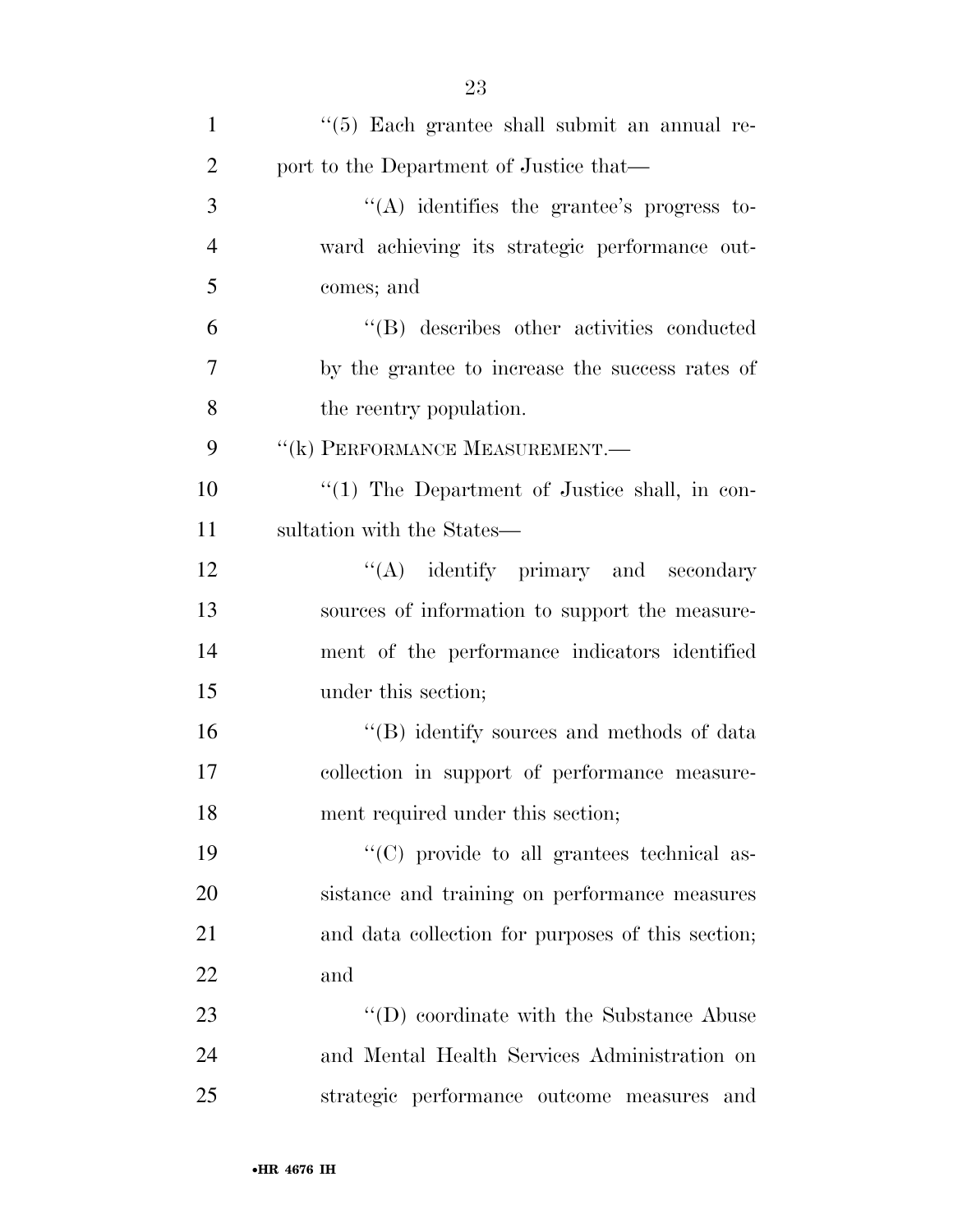| $\mathbf{1}$   | data collection for purposes of this section relat-             |
|----------------|-----------------------------------------------------------------|
| $\overline{2}$ | ing to substance abuse and mental health.                       |
| 3              | "(2) The Department of Justice shall coordi-                    |
| $\overline{4}$ | nate with other Federal agencies to identify national           |
| 5              | sources of information to support State performance             |
| 6              | measurement.                                                    |
| 7              | "(1) FUTURE ELIGIBILITY.—To be eligible to receive              |
| 8              | a grant under this section for fiscal years after the first     |
| 9              | receipt of such a grant, a State shall submit to the Attor-     |
| 10             | ney General such information as is necessary to dem-            |
| 11             | onstrate that—                                                  |
| 12             | $\cdot$ (1) the State has adopted a re-entry plan that          |
| 13             | reflects input from community-based and faith-based             |
| 14             | organizations;                                                  |
| 15             | $\lq(2)$ the State's re-entry plan includes perform-            |
| 16             | ance measures to assess the State's progress toward             |
| 17             | increasing public safety by reducing by 10 percent              |
| 18             | over the 2-year period the rate at which individuals            |
| 19             | released from prison who participate in the re-entry            |
| 20             | system supported by Federal funds are recommitted               |
| 21             | to prison; and                                                  |
| 22             | $\cdot\cdot\cdot(3)$ the State will coordinate with the Depart- |
| 23             | ment of Justice, community-based and faith-based                |
| 24             | organizations, and other experts regarding the selec-           |
|                |                                                                 |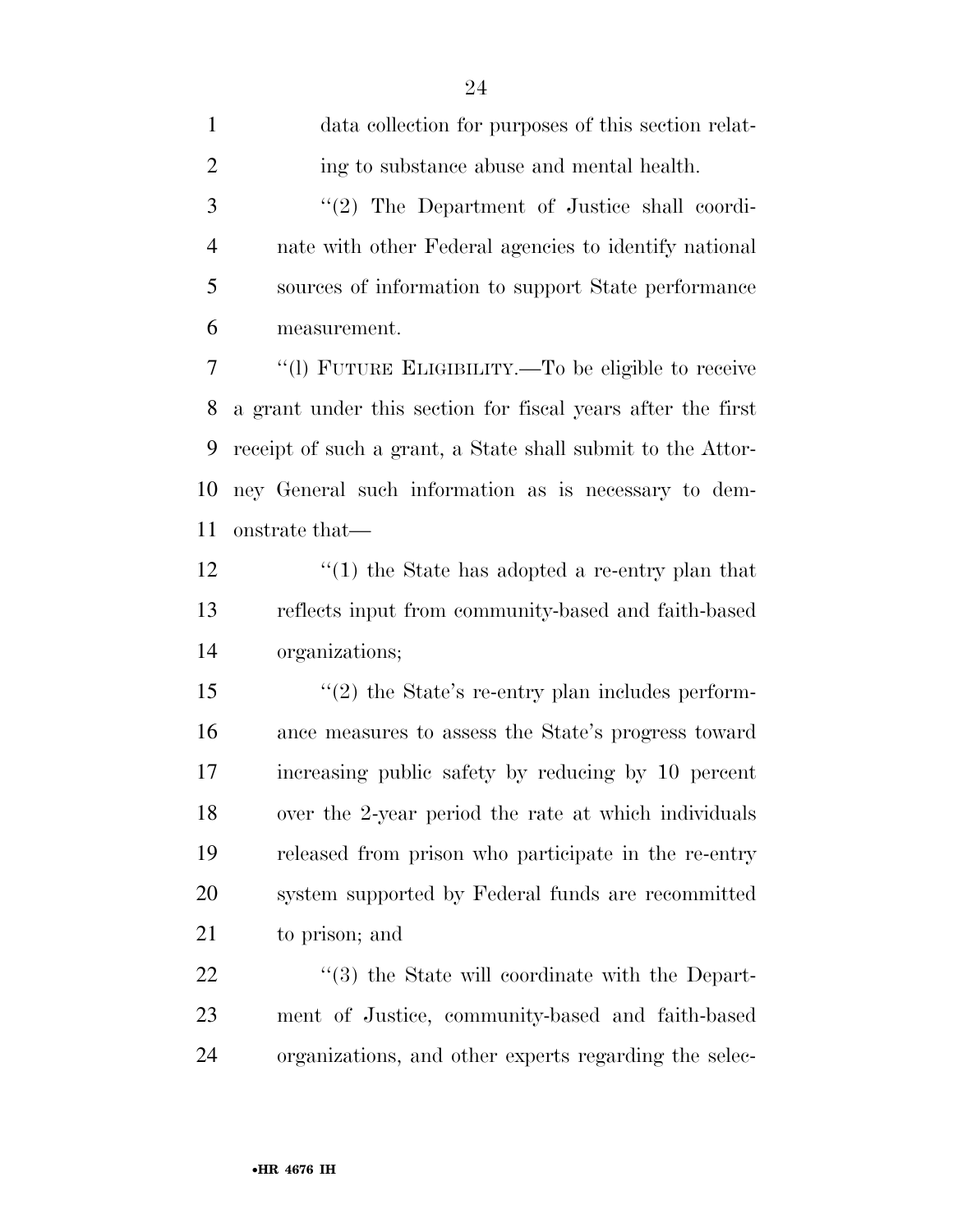| $\mathbf{1}$   | tion and implementation of the performance meas-       |
|----------------|--------------------------------------------------------|
| $\overline{2}$ | ures described in subsection (k).                      |
| 3              | "(m) NATIONAL ADULT AND JUVENILE OFFENDER              |
| $\overline{4}$ | REENTRY RESOURCE CENTER.                               |
| 5              | $\lq(1)$ The Attorney General may, using amounts       |
| 6              | made available to carry out this subsection, make a    |
| 7              | grant to an eligible organization to provide for the   |
| 8              | establishment of a National Adult and Juvenile Of-     |
| 9              | fender Reentry Resource Center.                        |
| 10             | " $(2)$ An organization eligible for the grant         |
| 11             | under paragraph (1) is any national nonprofit orga-    |
| 12             | nization approved by the Federal task force estab-     |
| 13             | lished under the Second Chance Act of 2004 that        |
| 14             | represents, provides technical assistance and train-   |
| 15             | ing to, and has special expertise and broad, national- |
| 16             | level experience in offender re-entry programs, train- |
| 17             | ing, and research.                                     |
| 18             | "(3) The organization receiving the grant shall        |
| 19             | establish a National Adult and Juvenile Offender       |
| 20             | Reentry Resource Center to-                            |
| 21             | $\lq\lq$ provide education, training, and tech-        |
| 22             | nical assistance for States, local governments,        |
| 23             | service providers, faith based organizations, and      |
| 24             | corrections institutions;                              |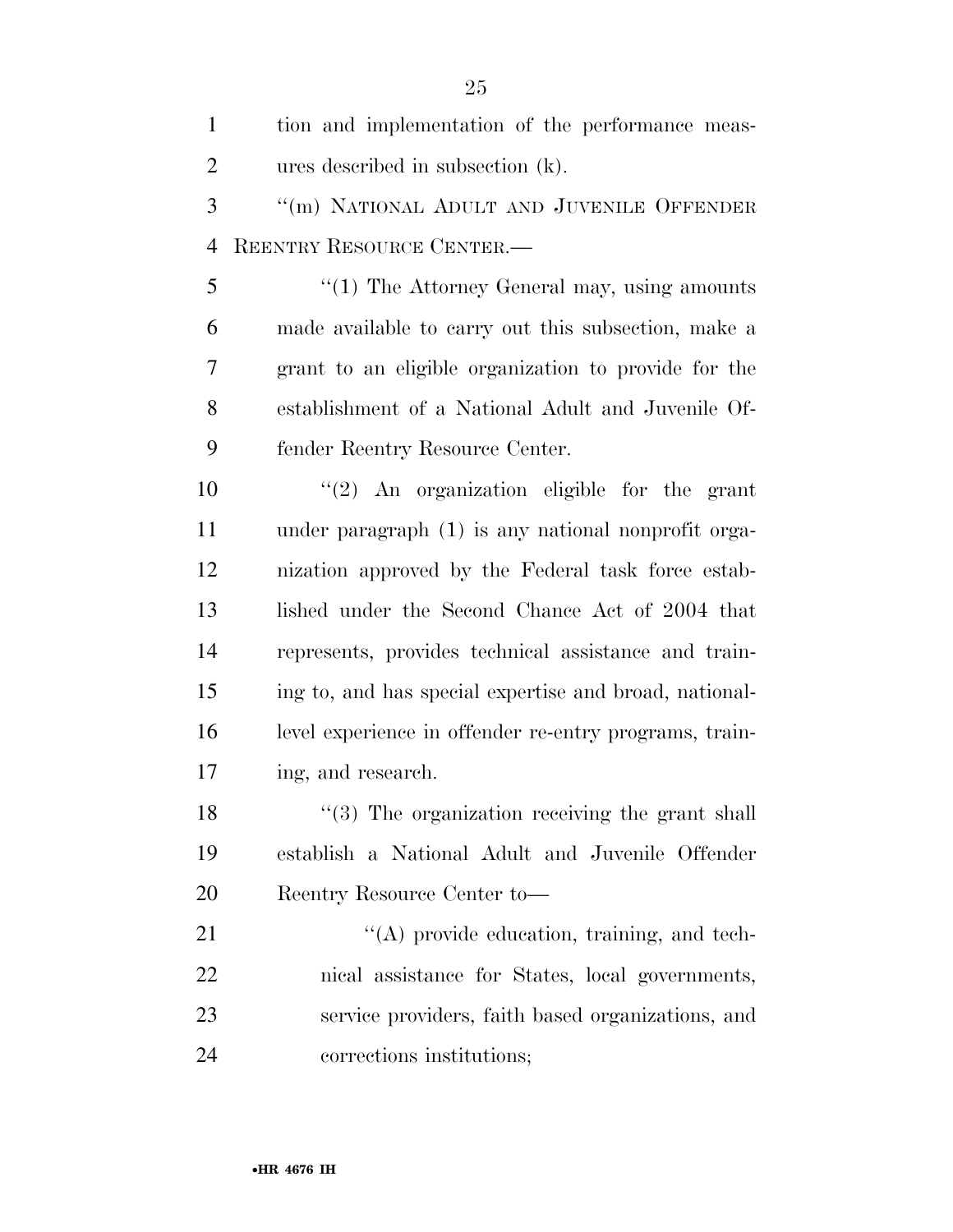| $\mathbf{1}$   | "(B) collect data and best practices in of-          |
|----------------|------------------------------------------------------|
| $\overline{2}$ | fender re-entry from demonstration grantees          |
| 3              | and others agencies and organizations;               |
| $\overline{4}$ | "(C) develop and disseminate evaluation              |
| 5              | tools, mechanisms, and measures to better as-        |
| 6              | sess and document coalition performance meas-        |
| 7              | ures and outcomes;                                   |
| 8              | $\lq\lq$ (D) disseminate knowledge to States and     |
| 9              | other relevant entities about best practices, pol-   |
| 10             | icy standards, and research findings;                |
| 11             | $\lq\lq(E)$ develop and implement procedures to      |
| 12             | assist relevant authorities in determining when      |
| 13             | release is appropriate and in the use of data to     |
| 14             | inform the release decision;                         |
| 15             | $\lq\lq(F)$ develop and implement procedures to      |
| 16             | identify efficiently and effectively those violators |
| 17             | of probation or parole who should be returned        |
| 18             | to prison and those who should receive other         |
| 19             | penalties based on defined, graduated sanctions;     |
| 20             | $\lq\lq (G)$ collaborate with the Federal task       |
| 21             | force established under the Second Chance Act        |
| 22             | of 2004 and the Federal Resource Center for          |
| 23             | Children of Prisoners;                               |
| 24             | "(H) develop a national research agenda;             |
| 25             | and                                                  |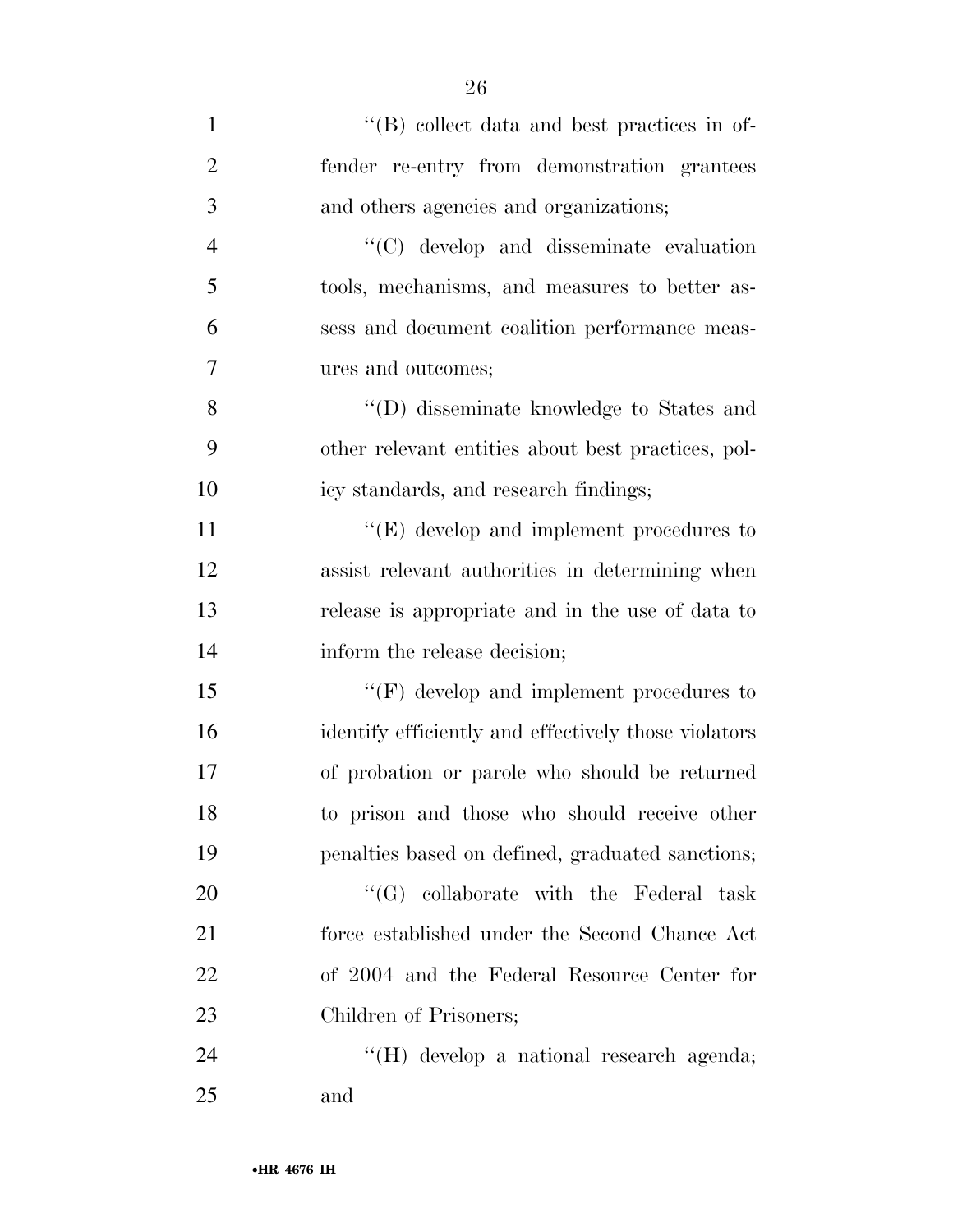1 ''(I) bridge the gap between research and practice by translating knowledge from research into practical information.

 ''(4) Of amounts made available to carry out this section, not more than 4 percent shall be avail-able to carry out this subsection.

 ''(n) ADMINISTRATION.—Of amounts made available to carry out this section, not more than 2 percent shall be available for administrative expenses in carrying out this section.''.

 (d) AUTHORIZATION OF APPROPRIATIONS.—Such section is further amended in paragraph (1) of subsection (o) (as redesignated by subsection (c)) by striking ''and \$16,000,000 for fiscal year 2005'' and inserting ''\$40,000,000 for fiscal year 2005, and \$40,000,000 for fiscal year 2006''.

### **SEC. 4. TASK FORCE ON FEDERAL PROGRAMS AND ACTIVI-**

#### **TIES RELATING TO REENTRY OF OFFENDERS.**

 (a) TASK FORCE REQUIRED.—The Attorney General, in consultation with the Secretary of Housing and Urban Development, the Secretary of Labor, the Secretary of Education, the Secretary of Health and Human Services, and the heads of such other elements of the Federal Gov- ernment as the Attorney General considers appropriate, and in collaboration with stakeholders, service providers,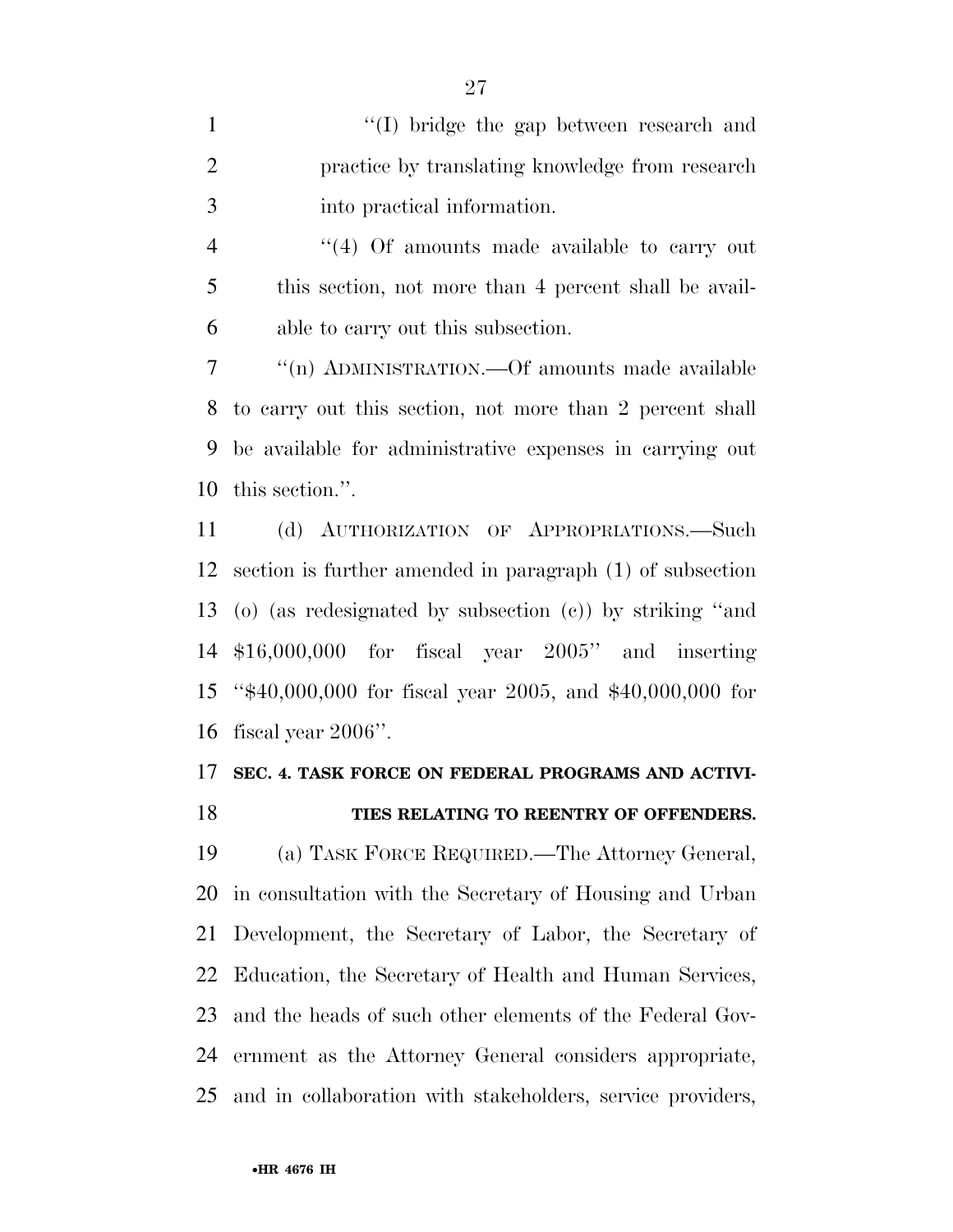community-based organizations, States, and local govern- ments, shall establish an interagency task force on Federal programs and activities relating to the reentry of offenders into the community.

 (b) DUTIES.—The task force required by subsection 6 (a) shall—

 (1) identify such programs and activities that may be resulting in overlapping or duplication of services, the scope of such overlapping or duplica- tion, and the relationship of such overlapping and duplication to public safety, public health, and effec-tiveness and efficiency;

 (2) identify methods to improve collaboration and coordination of such programs and activities;

 (3) identify areas of responsibility in which im- proved collaboration and coordination of such pro- grams and activities would result in increased effec-18 tiveness or efficiency;

 (4) develop innovative interagency or intergov- ernmental programs, activities, or procedures that would improve outcomes of reentering offenders and children of offenders;

 (5) develop methods for increasing regular com- munication that would increase interagency program effectiveness;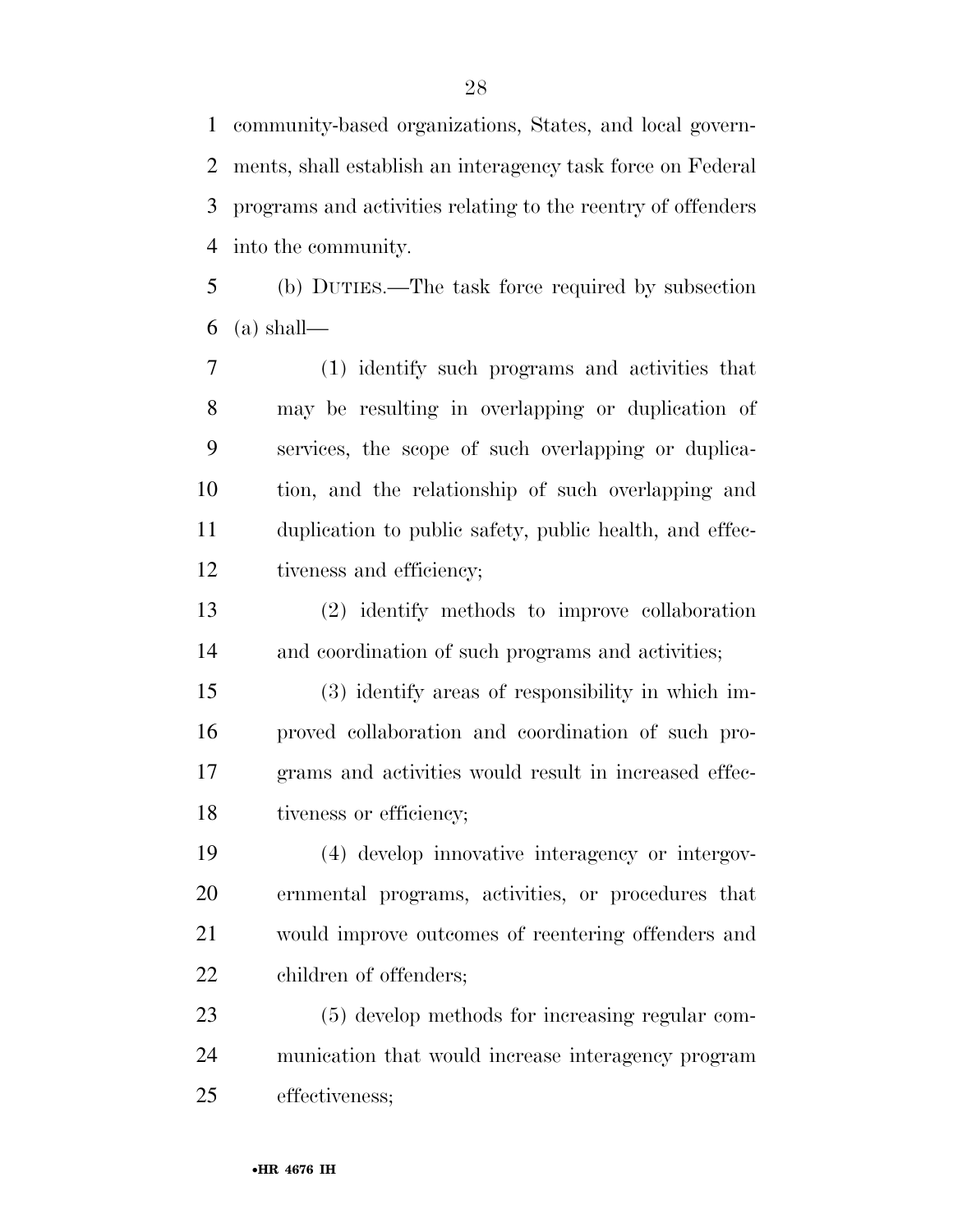(6) identify areas of research that can be co- ordinated across agencies with an emphasis on ap- plying science-based practices to support, treatment, and intervention programs for reentering offenders; (7) identify funding areas that should be co- ordinated across agencies and any gaps in funding; and (8) identify successful programs currently oper- ating and collect best practices in offender reentry from demonstration grantees and other agencies and organizations, determine the extent to which such programs and practices can be replicated, and make information on such programs and practices avail- able to States, localities, community-based organiza-tions, and others.

 (c) REPORT.—Not later than 1 year after the date of the enactment of this Act, the task force required by subsection (a) shall submit a report, including rec- ommendations, to Congress on barriers to reentry. The re- port shall identify Federal barriers to successful reentry of offenders into the community and analyze the effects of such barriers on offenders and on children and other family members of offenders, including—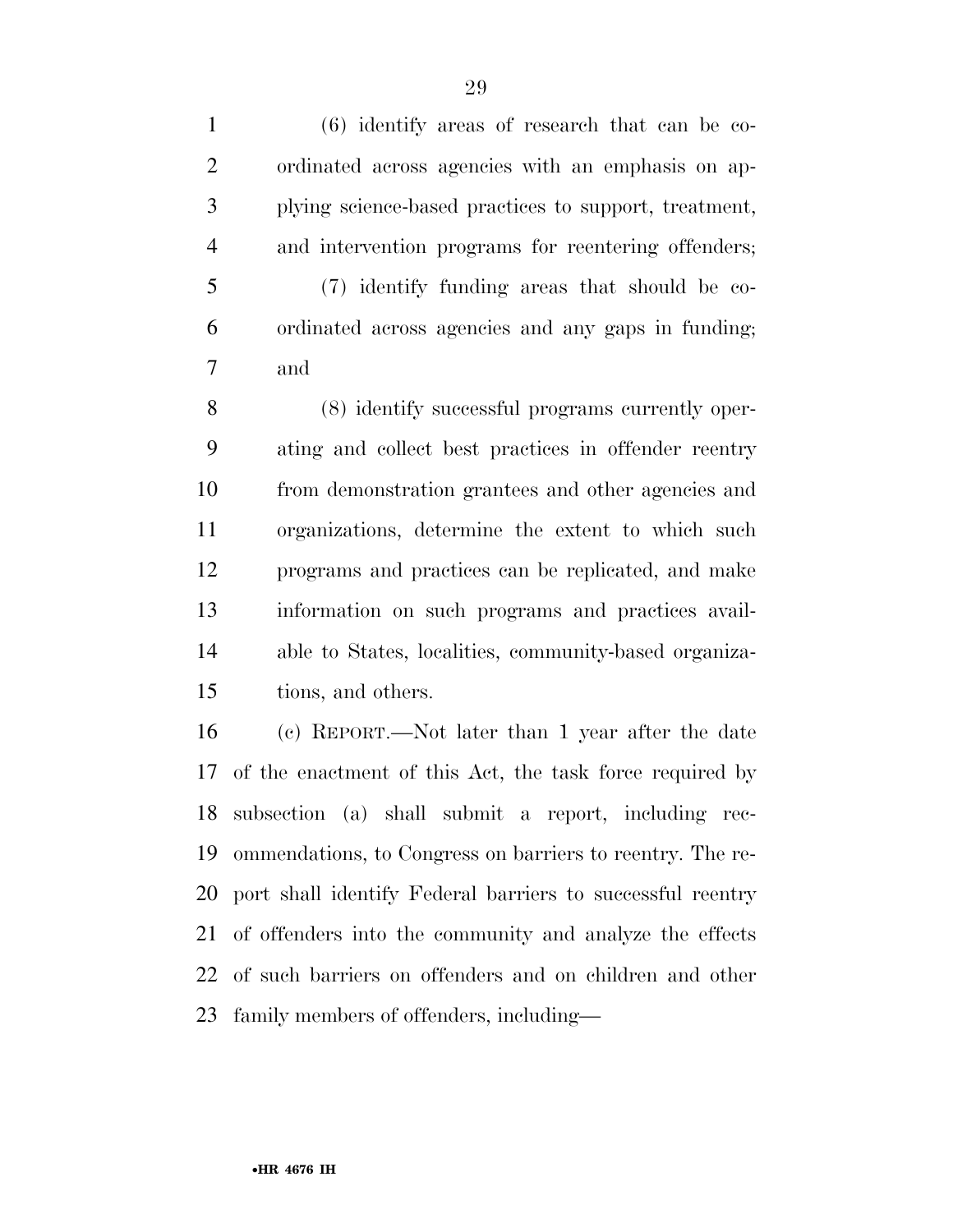| $\mathbf{1}$   | (1) parental incarceration as a consideration for    |
|----------------|------------------------------------------------------|
| $\overline{2}$ | purposes of family reunification under the Adoption  |
| 3              | and Safe Families Act of 1997;                       |
| $\overline{4}$ | (2) admissions in Federal housing programs;          |
| 5              | (3) child support obligations and procedures;        |
| 6              | (4) Social Security benefits, Veterans benefits,     |
| 7              | food stamps, and other forms of Federal public as-   |
| 8              | sistance;                                            |
| 9              | (5) Medicaid and Medicare procedures, require-       |
| 10             | ments, regulations, and guidelines;                  |
| 11             | (6) education programs, financial assistance,        |
| 12             | and civic participation;                             |
| 13             | (7) TANF program funding criteria and other          |
| 14             | welfare benefits;                                    |
| 15             | $(8)$ employment;                                    |
| 16             | (9) re-entry procedures, case planning, and          |
| 17             | transitions of persons from the custody of the Fed-  |
| 18             | eral Bureau of Prisons to a Federal parole or proba- |
| 19             | tion program or community corrections;               |
| 20             | (10) laws, regulations, rules, and practices that    |
| 21             | may require a parolee to return to the same county   |
| 22             | that they were living in before their arrest so that |
| 23             | parolees can change their setting upon release and   |
| 24             | not go back to the same neighborhood full of people  |
| 25             | who may be negative influences; and                  |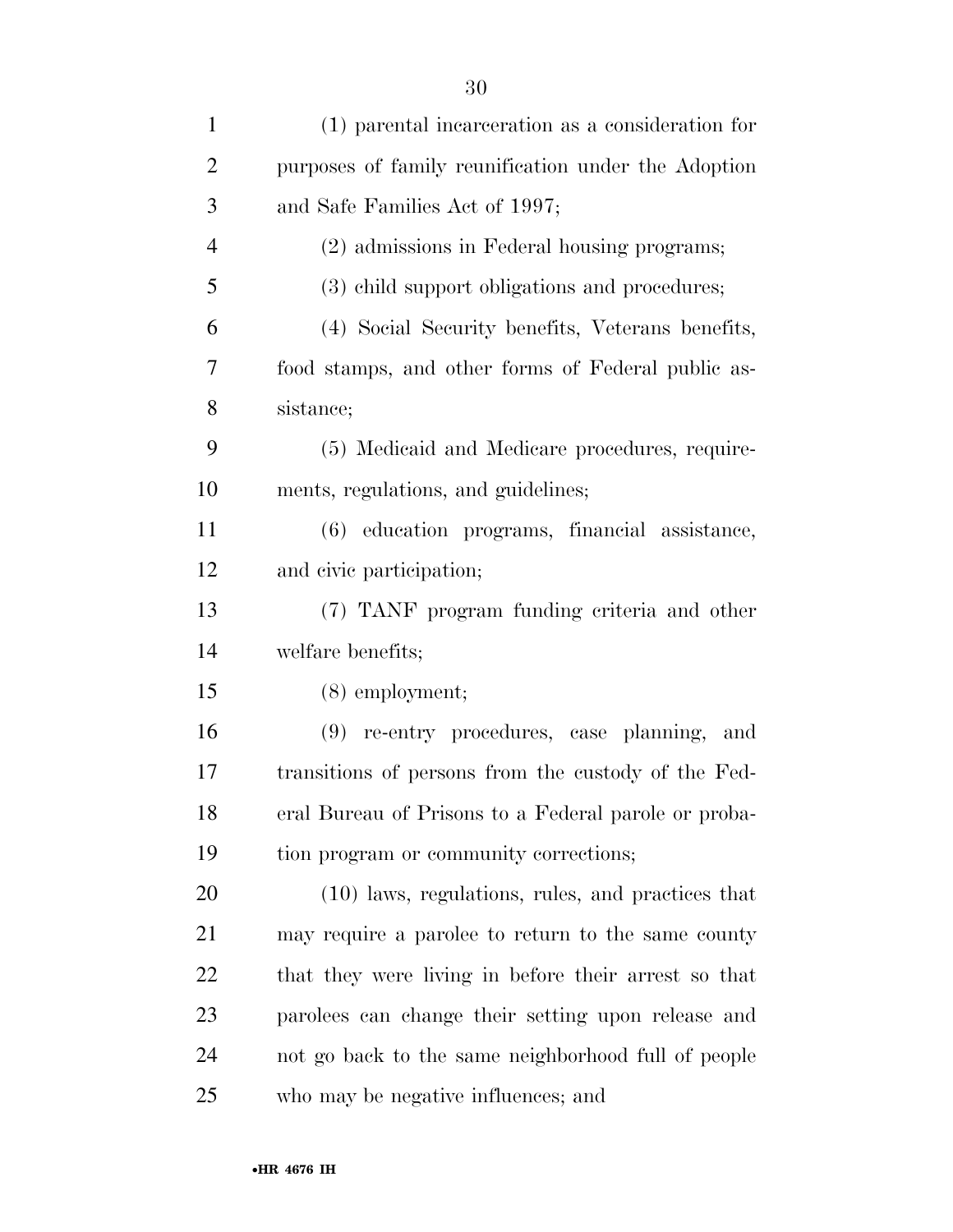(11) trying to establish pre-release planning procedures for prisoners to ensure that a prisoner's eligibility for federal or state benefits (including Medicaid, Medicare, Social Security and Veterans benefits) upon release is established prior to release, subject to any limitations in law; and to ensure that prisoners are provided with referrals to appropriate social and health services or are linked to appro-priate community-based organizations.

 (d) ANNUAL REPORTS.—On an annual basis, the task force required by subsection (a) shall submit to Con- gress a report on the activities of the task force, including specific recommendations of the task force on matters re-ferred to in subsection (b).

### **SEC. 5. OFFENDER RE-ENTRY RESEARCH.**

 (a) NATIONAL INSTITUTE OF JUSTICE.—From amounts made available to carry out this Act, the National Institute of Justice may conduct research on offender re-entry, including—

 (1) a study identifying the number and charac- teristics of children who have had a parent incarcer- ated and the likelihood of these minors becoming in- volved in the criminal justice system some time in 24 their lifetime;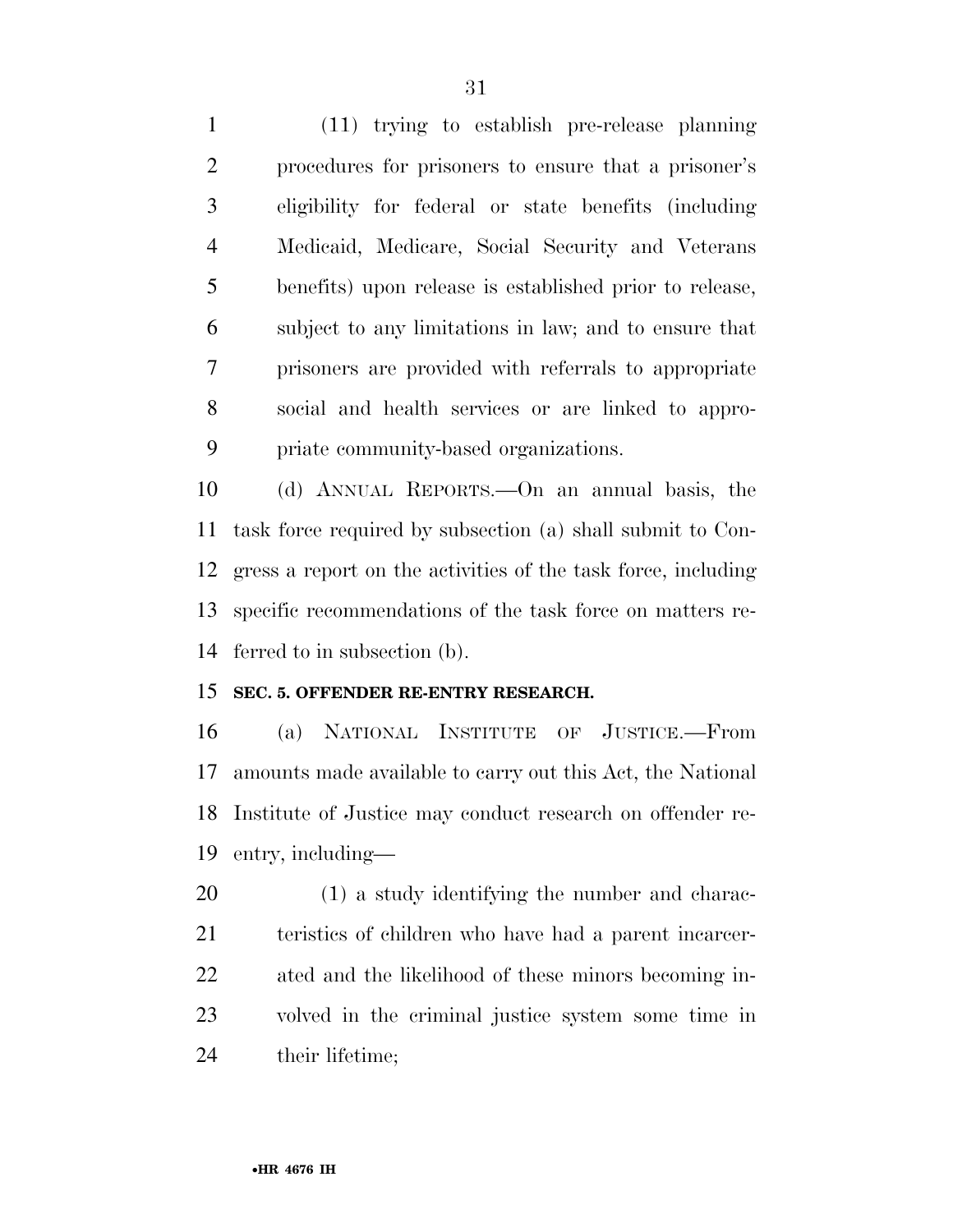(2) a study identifying a mechanism to compare rates of recidivism (including re-arrest, violations of parole and probation, and re-incarceration) among States; and

 (3) a study on the population of individuals re- leased from custody who do not engage in recidivism and the characteristics (housing, employment, treat-ment, family connection) of that population.

 (b) BUREAU OF JUSTICE STATISTICS.—From amounts made available to carry out this Act, the Bureau of Justice Statistics may conduct research on offender re-entry, including—

 (1) an analysis of special populations, including prisoners with mental illness or substance abuse dis- orders, female offenders, juvenile offenders, and the elderly, that present unique re-entry challenges;

 (2) studies to determine who is returning to prison or jail and which of those returning prisoners represent the greatest risk to community safety;

 (3) annual reports on the profile of the popu- lation coming out of prisons, jails, and juvenile jus-22 tice facilities;

 (4) a national recidivism study every three years; and

(5) a study of parole violations and revocations.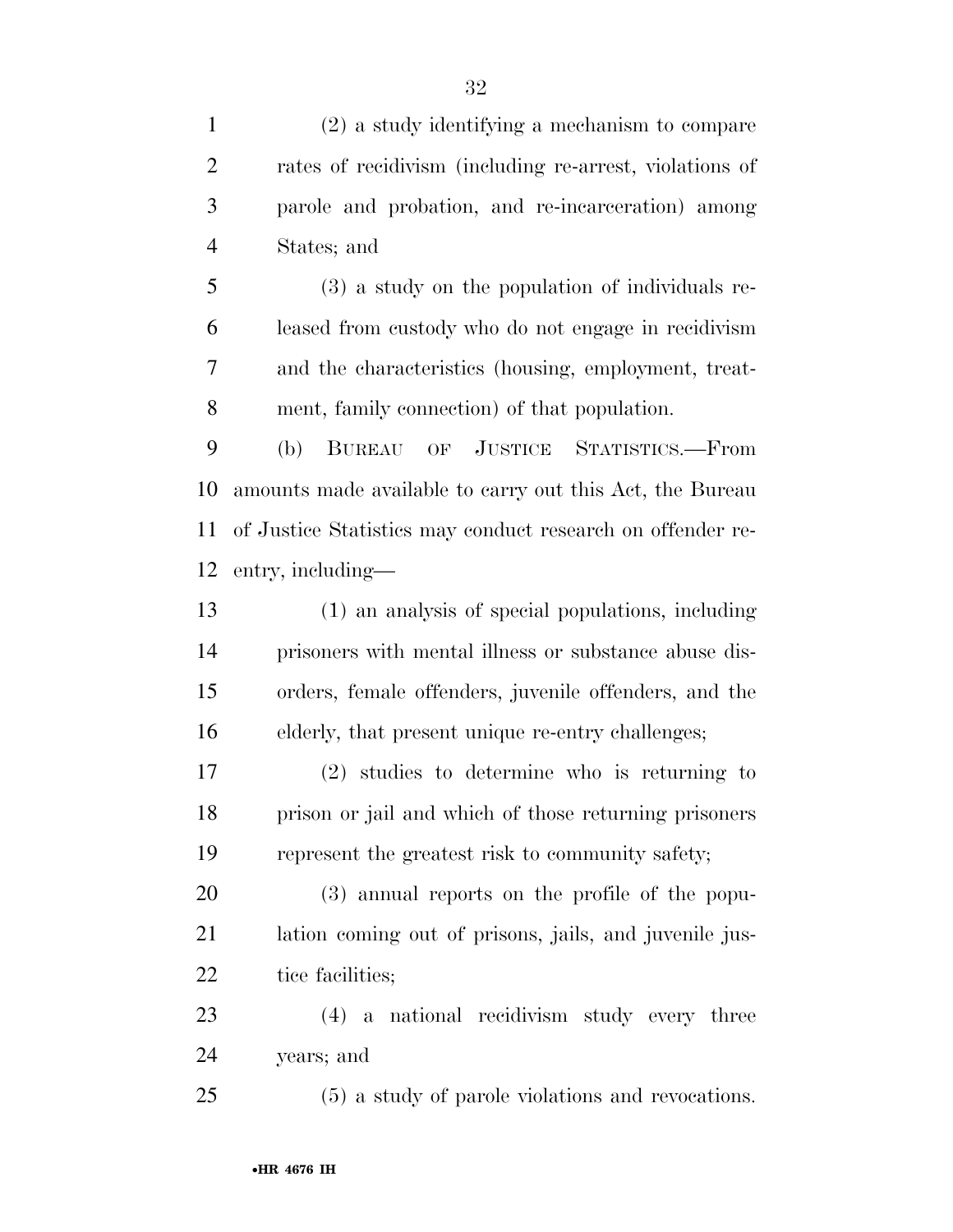| $\mathbf{1}$         | SEC. 6. CHILDREN OF INCARCERATED PARENTS AND FAMI-            |
|----------------------|---------------------------------------------------------------|
| $\overline{2}$       | LIES.                                                         |
| 3                    | The Secretary of Health and Human Services shall—             |
| $\overline{4}$       | (1) review, and make available to States a re-                |
| 5                    | port on any recommendations regarding, the role of            |
| 6                    | State child protective services at the time of the ar-        |
| $\overline{7}$       | rest of a person; and                                         |
| 8                    | $(2)$ by regulation, establish such services as the           |
| 9                    | Secretary determines necessary for the preservation           |
| 10                   | of families that have been impacted by the incarcer-          |
| 11                   | ation of a family member.                                     |
| 12                   | SEC. 7. ENCOURAGEMENT OF EMPLOYMENT OF FORMER                 |
| 13                   | PRISONERS.                                                    |
| 14                   | The Secretary of Labor shall take such steps as are           |
| 15                   | necessary to implement a program, including but not lim-      |
|                      | 16 ited to the Employment and Training Administration, to     |
| 17                   | educate employers about existing incentives, including        |
|                      |                                                               |
|                      | 18 bonding, to the hiring of former Federal, State, or county |
|                      | prisoners.                                                    |
|                      | SEC. 8. FEDERAL RESOURCE CENTER FOR CHILDREN OF               |
|                      | PRISONERS.                                                    |
| 19<br>20<br>21<br>22 | There are authorized to be appropriated to the Na-            |
| 23                   | tional Institute of Corrections for each of fiscal years 2005 |
| 24                   | and 2006, such sums as may be necessary for the con-          |
| 25                   | tinuing activities of the Federal Resource Center for Chil-   |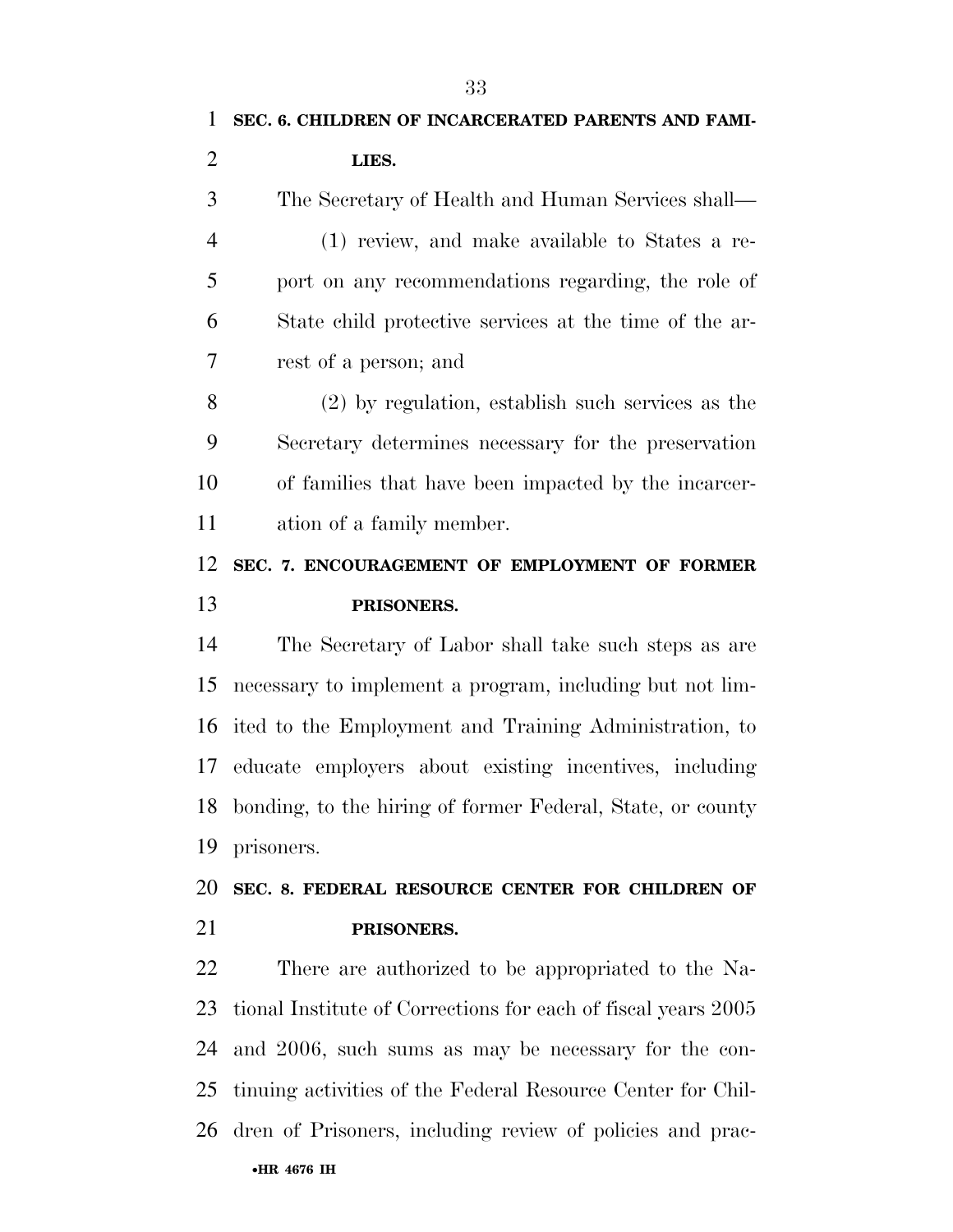tices of State and Federal corrections to support parent-child relationships.

## **SEC. 9. ELIMINATION OF AGE REQUIREMENT FOR REL- ATIVE CAREGIVER UNDER NATIONAL FAMILY CAREGIVER SUPPORT PROGRAM.**

 Section 372 of the National Family Caregiver Sup- port Act (part E of title III of the Older Americans Act of 1965; 42 U.S.C. 3030s) is amended in paragraph (3) by striking ''who is 60 years of age or older and—'' and inserting ''who—''.

## **SEC. 10. CLARIFICATION OF AUTHORITY TO PLACE PRIS-ONER IN COMMUNITY CORRECTIONS.**

 (a) PLACE OF IMPRISONMENT.—Section 3621 of title 18, United States Code, is amended—

 (1) by redesignating subsections (c) through (e) as subsections (d) through (f), respectively; and

 (2) by inserting after subsection (b) the fol-lowing new subsection (c):

 ''(c) COMMUNITY CORRECTION FACILITIES.—For purposes of designations made under this section, the terms ''place of the prisoner's imprisonment'' and ''avail- able penal or correctional facility'' do not include a com- munity corrections center, community treatment center, ''halfway house,'' or similar facility that does not confine residents in the manner of a prison or jail.''.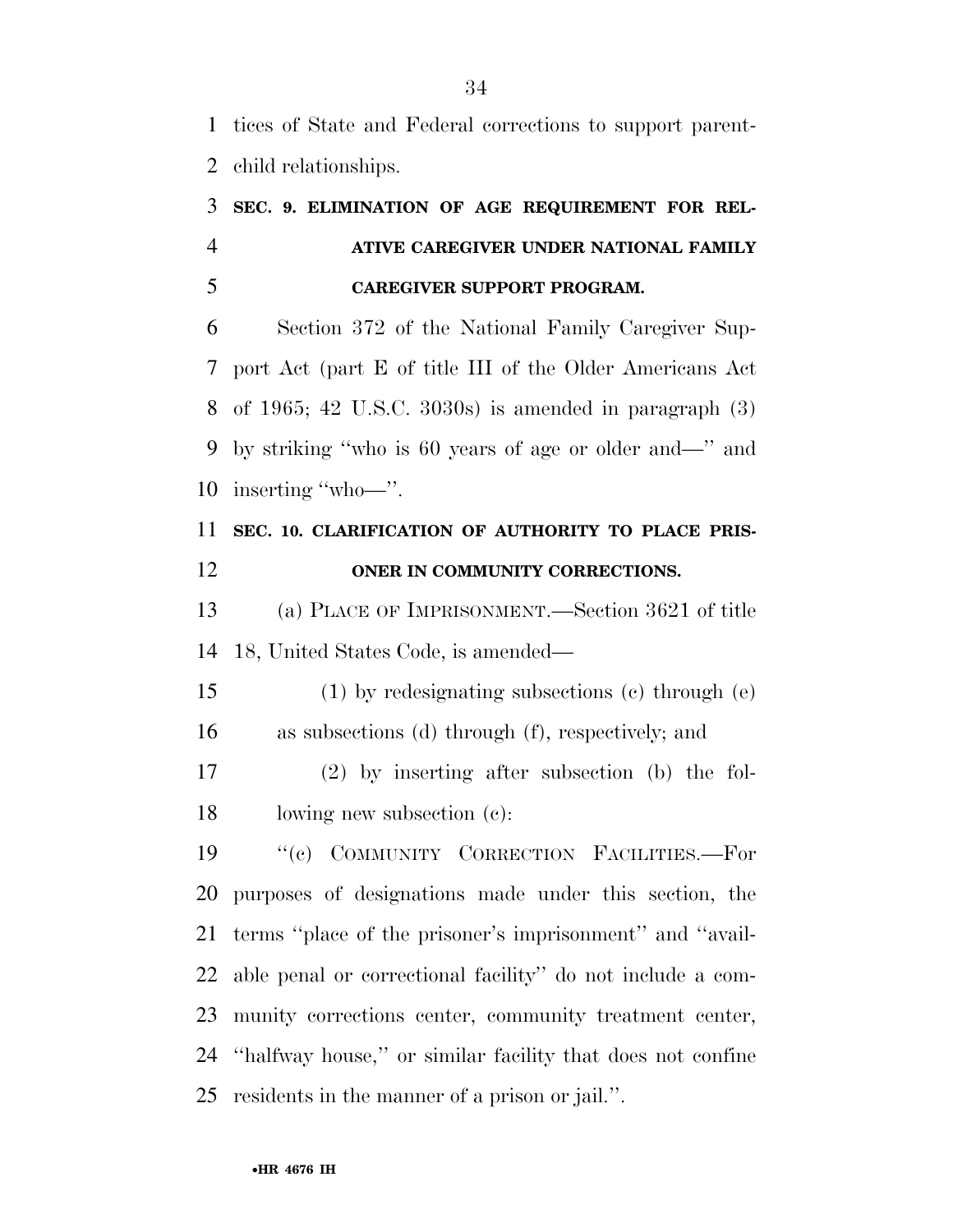| $\mathbf{1}$   | (b) PRE-RELEASE CUSTODY.—Section $3624(c)$ of          |
|----------------|--------------------------------------------------------|
| $\overline{2}$ | title 18, United States Code, is amended—              |
| 3              | $(1)$ by striking "a reasonable part, not to ex-       |
| $\overline{4}$ | ceed 6 months, of the last 10 per centum of the        |
| 5              | term to be served" and inserting "a reasonable part    |
| 6              | of the last 20 percent of the term to be served, not   |
| 7              | to exceed 6 months"; and                               |
| 8              | $(2)$ by inserting after "home confinement" the        |
| 9              | following: "for the last 20 percent of the term to be  |
| 10             | served, not to exceed 6 months".                       |
| 11             | SEC. 11. USE OF VIOLENT OFFENDER TRUTH-IN-SEN-         |
| 12             | TENCING GRANT FUNDING FOR DEMONSTRA-                   |
| 13             | TION PROJECT ACTIVITIES.                               |
| 14             | Section $20102(a)$ of the Violent Crime Control and    |
| 15             | Law Enforcement Act of 1994 (42 U.S.C. 13702(a)) is    |
| 16             | amended—                                               |
| 17             | $(1)$ in paragraph $(2)$ by striking "and" at the      |
| 18             | end;                                                   |
| 19             | $(2)$ in paragraph $(3)$ by striking the period at     |
| 20             | the end and inserting "; and"; and                     |
| 21             | (3) by adding at the end the following new             |
| 22             | paragraph:                                             |
| 23             |                                                        |
|                | $\lq(4)$ to carry out any activity referred to in sec- |
| 24             | tion 2976(b) of the Omnibus Crime Control and          |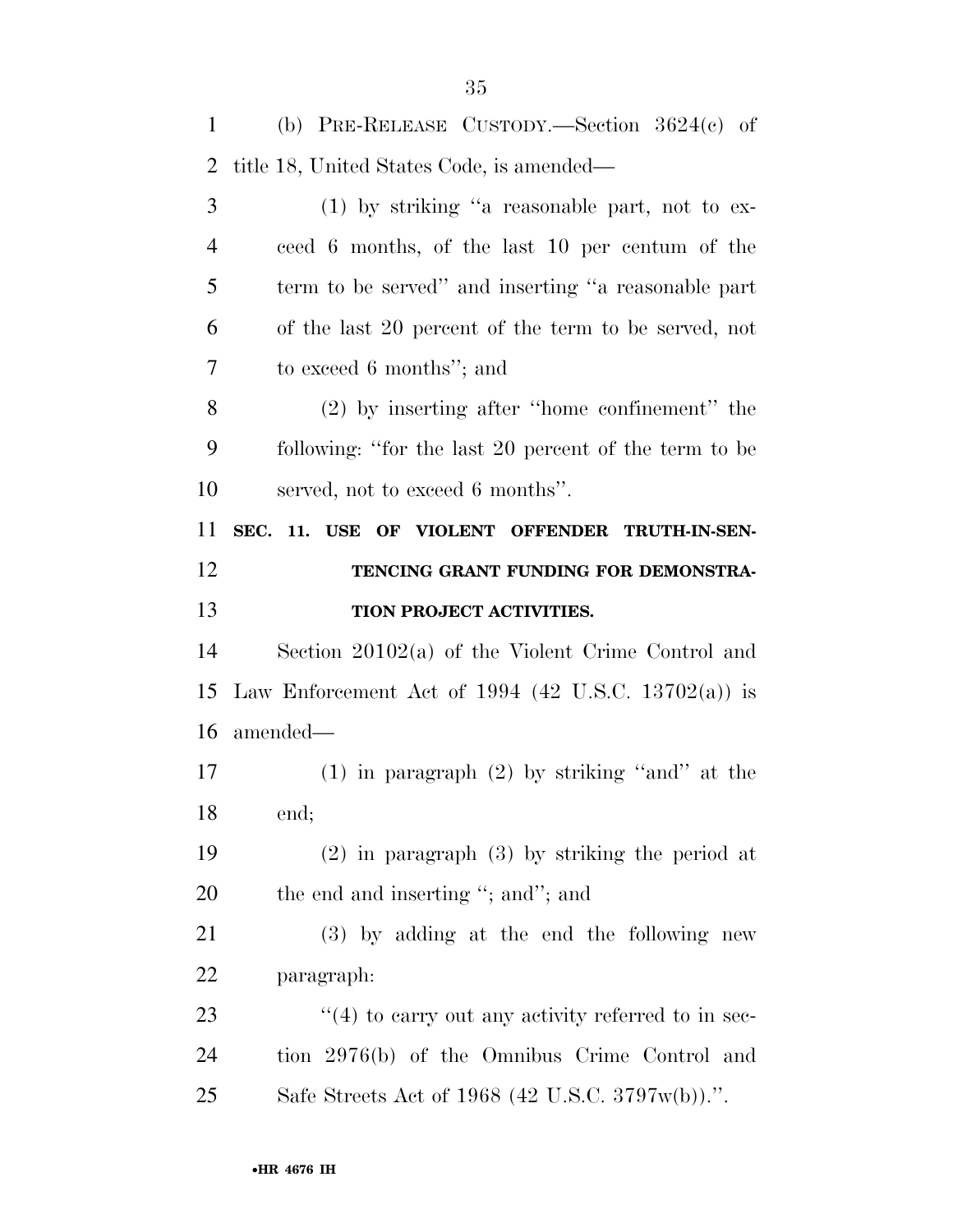(a) GRANTS AUTHORIZED.—From amounts made available to carry out this section, the Attorney General may award grants to States to study, and to improve the collection of data with respect to, individuals whose parole is revoked and which such individuals represent the great-est risk to community safety.

 (b) APPLICATION.—As a condition of receiving a grant under this section, a State shall—

 (1) certify that the State has, or intends to es- tablish, a program that collects comprehensive and reliable data with respect to individuals described in subsection (a), including data on—

 (A) the number and type of parole viola-16 tions that occur within the State;

(B) the reasons for parole revocation;

 (C) the underlying behavior that led to the revocation; and

 (D) the term of imprisonment or other penalty that is imposed for the violation; and (2) provide the data described in paragraph (1) to the Bureau of Justice Statistics, in a form pre-scribed by the Bureau.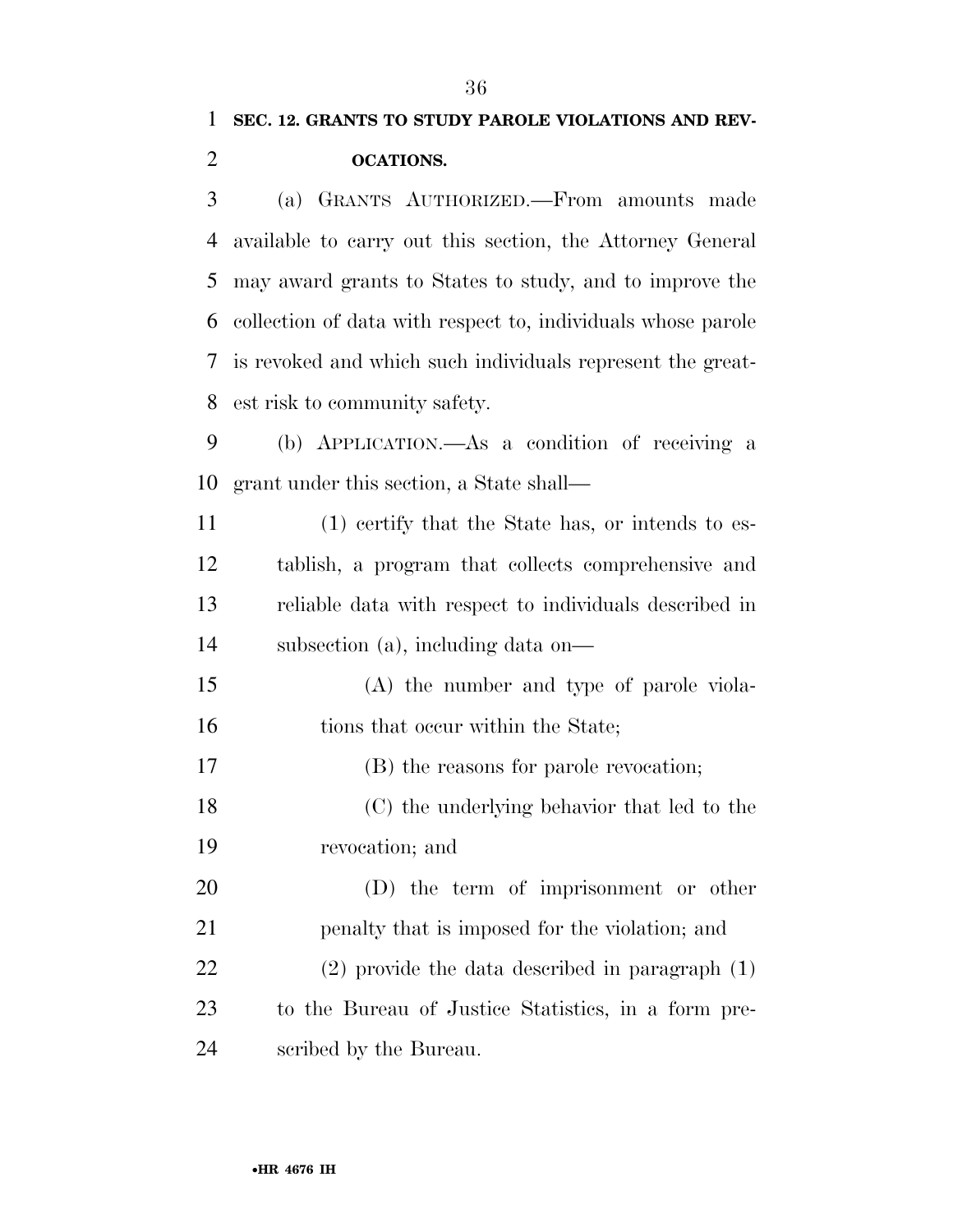(c) AUTHORIZATION OF APPROPRIATIONS.—There are authorized to be appropriated to carry out this section \$1,000,000 for each of fiscal years 2005 and 2006.

 **SEC. 13. IMPROVEMENT OF THE RESIDENTIAL SUBSTANCE ABUSE TREATMENT FOR STATE PRISONERS PROGRAM.** 

 (a) DEFINITION.—Section 1902 of the Omnibus Crime Control and Safe Streets Act of 1968 (42 U.S.C. 3796ff–1) is amended by redesignating subsections (c) through (f) as subsections (d) through (g), respectively, and by inserting after subsection (b) the following new subsection:

 ''(c) RESIDENTIAL SUBSTANCE ABUSE TREAT- MENT.—The term 'residential substance abuse treatment' means a course of individual and group activities and treatment, lasting at least 6 months, in residential treat- ment facilities set apart from the general prison popu- lation. This can include the use of pharmacotherapies, where appropriate, that may extend beyond the 6-month period.''.

 (b) REQUIREMENT FOR AFTER CARE COMPONENT.— Section 1902 of such Act is further amended in subsection (d) (as redesignated by subsection (a)) is amended—

 (1) in the subsection heading, by striking ''ELI-GIBILITY FOR PREFERENCE WITH AFTER CARE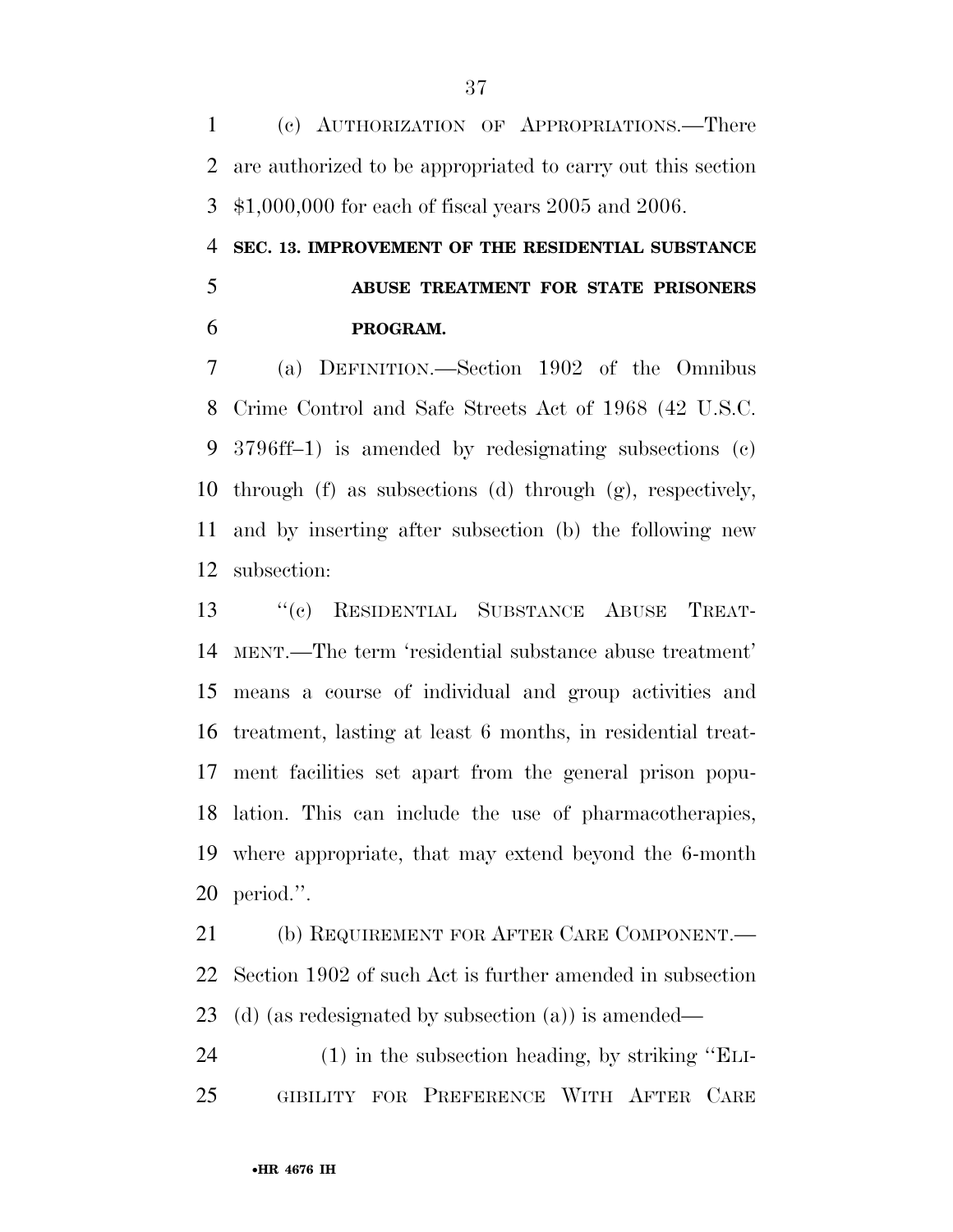COMPONENT'' and inserting ''REQUIREMENT FOR AFTER CARE COMPONENT''; (2) by amending paragraph (1) to read as fol- lows: 5 "(1) To be eligible for funding under this part, a State must ensure that individuals who participate in the substance abuse treatment program estab- lished or implemented with assistance provided under this part will be provided with aftercare serv- ices.''; and (3) by adding at the end the following new paragraph: 13 ''(4) Aftercare services required by this sub- section shall be funded by the funding provided in this part.''. **SEC. 14. RESIDENTIAL DRUG ABUSE PROGRAM IN FEDERAL PRISONS.**  18 Section  $3621(e)(5)(A)$  of title 18, United States Code, is amended by striking ''means a course of'' and all that follows through the semicolon at the end and in- serting the following: ''means a course of individual and group activities and treatment, lasting at least 6 months, in residential treatment facilities set apart from the gen-eral prison population, which may include the use of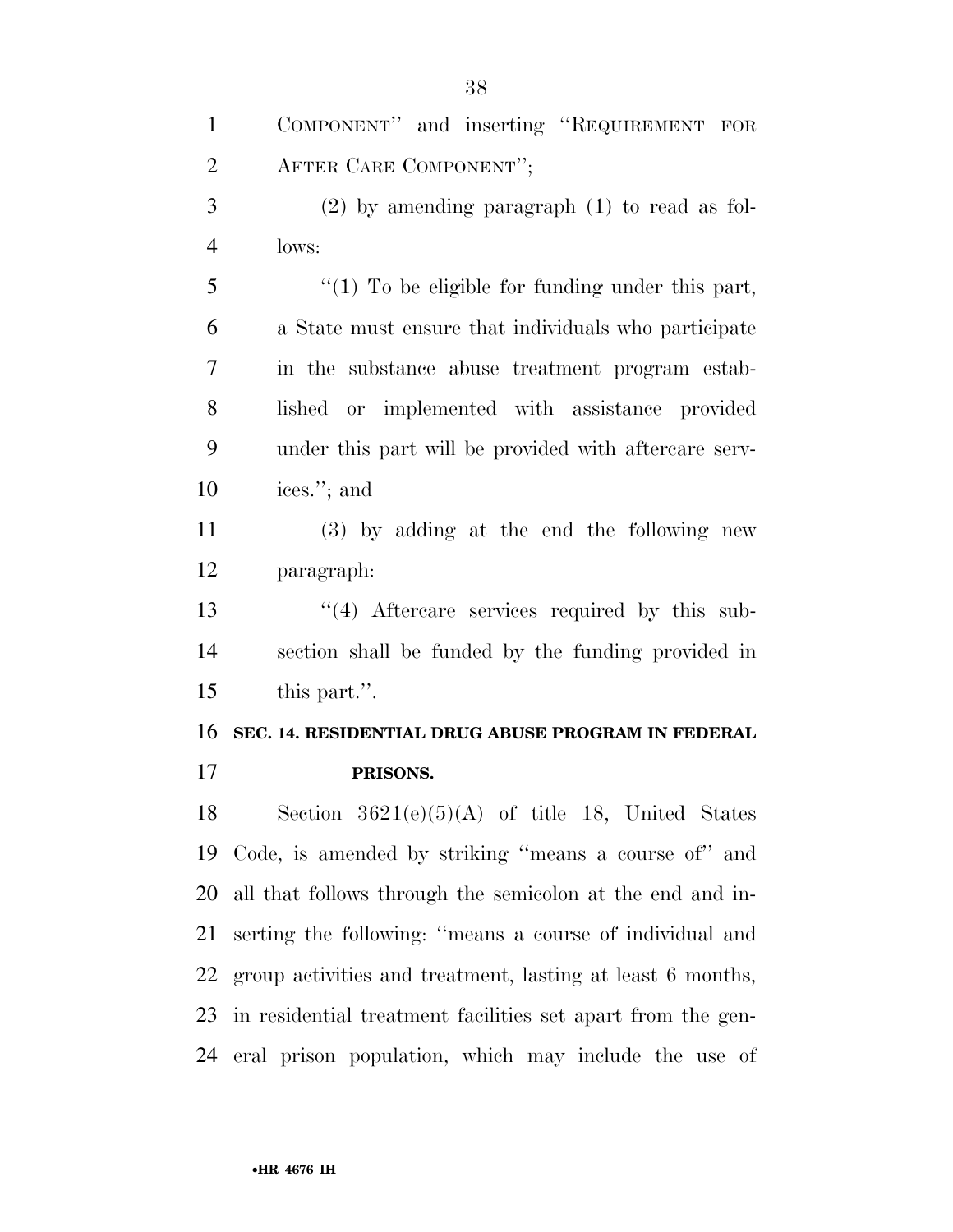pharmacotherapies, where appropriate, that may extend beyond the 6-month period;''.

# **SEC. 15. TECHNICAL AMENDMENT TO DRUG-FREE STU- DENT LOANS PROVISION TO ENSURE THAT IT APPLIES ONLY TO OFFENSES COMMITTED WHILE RECEIVING FEDERAL AID.**

 Section 484(r)(1) of the Higher Education Act of 8 1965 (20 U.S.C. 1091 $(r)(1)$ ) is amended by striking "A student'' and all that follows through ''table:'' and insert- ing the following: ''A student who is convicted of any of- fense under any Federal or State law involving the posses- sion or sale of a controlled substance for conduct that oc- curred during a period of enrollment for which the student was receiving any grant, loan, or work assistance under this title shall not be eligible to receive any grant, loan, or work assistance under this title from the date of that conviction for the period of time specified in the following table:''.

## **SEC. 16. MENTORING GRANTS TO COMMUNITY-BASED OR-GANIZATIONS.**

 (a) AUTHORITY TO MAKE GRANTS.—From amounts made available to carry out this section, the Secretary of Labor shall make grants to community-based organiza-tions for the purpose of providing mentoring and other